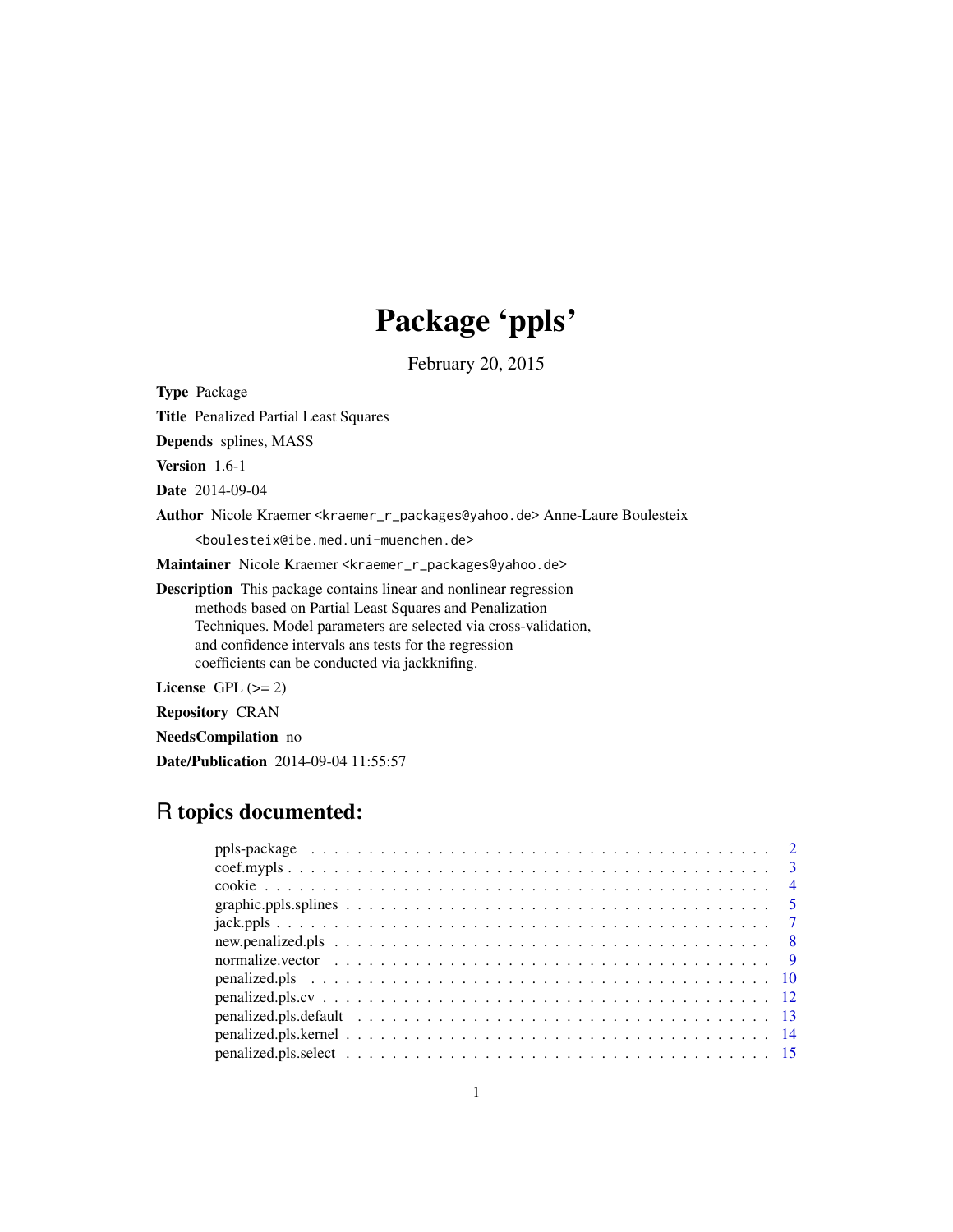# <span id="page-1-0"></span>2 ppls-package

| Index |  |
|-------|--|
|       |  |
|       |  |
|       |  |
|       |  |
|       |  |
|       |  |

ppls-package *ppls - Penalized Partial Least Squares*

### **Description**

Partial Least Squares in combination with a penalization term.

# Details

This package contains functions to estimate linear and nonlinear regression methods with Penalized Partial Least Squares.

Partial Leasts Squares (PLS) is a regression method that constructs latent components  $Xw$  from the data  $X$  with maximal covariance to a response  $y$ . The components are then used in a least-squares fit instead of X. For a quadratic penalty term on  $w$ , Penalized Partial Least Squares constructs latent components that maximize the penalized covariance.

The model parameters are selected via cross-validation. Confidence intervals ans tests for the regression coefficients can be conducted via jackknifing.

Applications include the estimation of generalized additive models and functional data. More details can be found in Kraemer, Boulesteix, and Tutz (2008).

The package also contains a data set from Near-Infrared Spectroscopy (Osborne et.al., 1984).

#### Author(s)

Nicole Kraemer <kraemer\_r\_packages@yahoo.de>

#### References

N. Kraemer, A.-L. Boulsteix, and G. Tutz (2008). *Penalized Partial Least Squares with Applications to B-Spline Transformations and Functional Data*. Chemometrics and Intelligent Laboratory Systems, 94, 60 - 69. <http://dx.doi.org/10.1016/j.chemolab.2008.06.009>

B.G. Osborne, T. Fearn, A.R. Miller, and S. Douglas (1984) *Application of Near-Infrared Reflectance Spectroscopy to Compositional Analysis of Biscuits and Biscuit Dough*. Journal of the Science of Food and Agriculture, 35, pp. 99 - 105.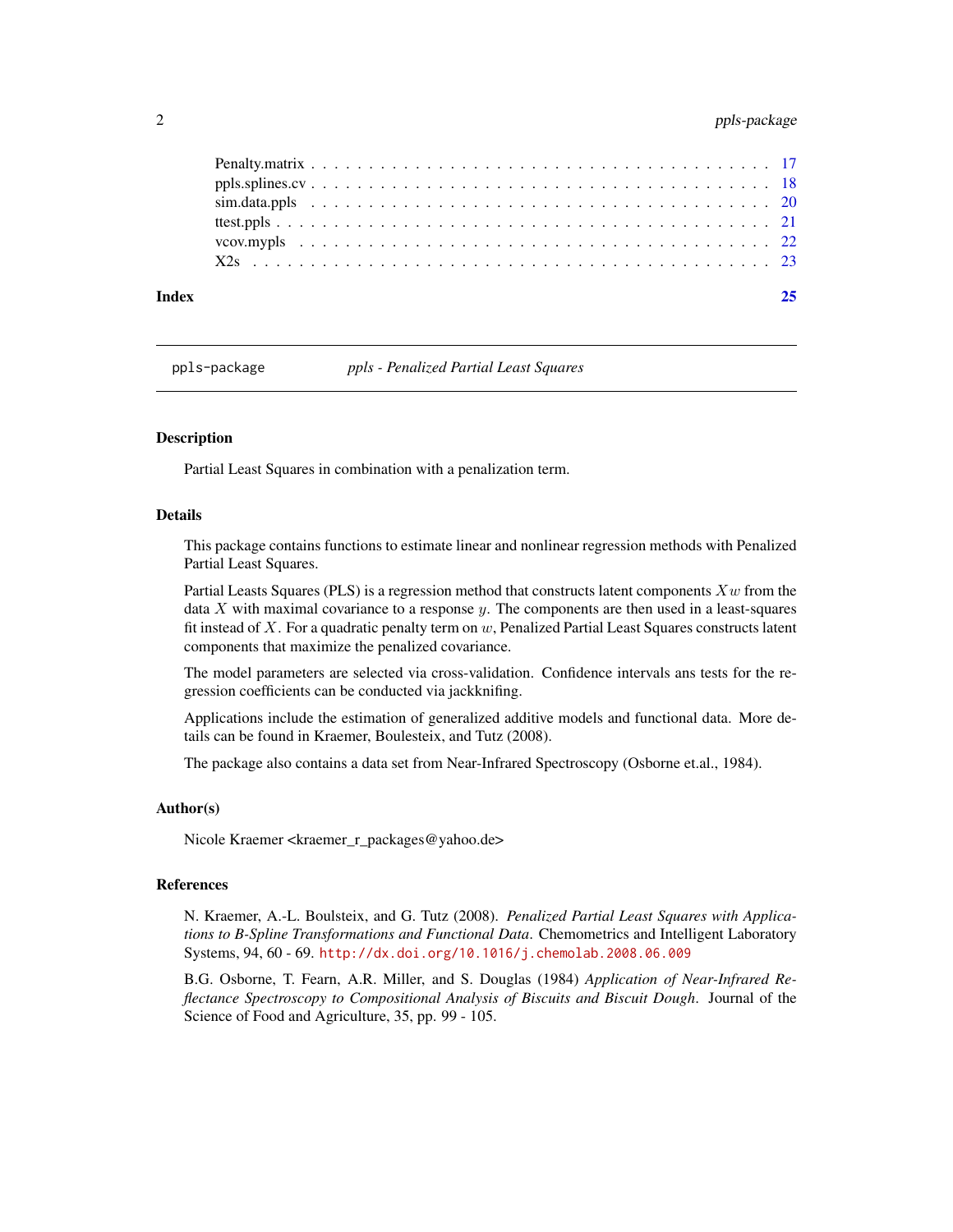<span id="page-2-1"></span><span id="page-2-0"></span>

# Description

This function returns the regression coefficients of a mypls-object.

#### Usage

## S3 method for class 'mypls' coef(object,...)

# Arguments

| object   | an object of class mypls that is returned by the function jack. ppls. Objects of<br>the class mypls require a slot coefficients and a slot covariance. |
|----------|--------------------------------------------------------------------------------------------------------------------------------------------------------|
| $\cdots$ | additional parameters                                                                                                                                  |

# Details

The function returns the regression coefficients (without intercept) for the model parameters assigned to jack.ppls. Together with the covariance matrix returned by [vcov.mypls](#page-21-1), it is possible to construct confidence intercals or tests.

#### Value

regression coefficients.

# Author(s)

Nicole Kraemer

#### See Also

[vcov.mypls](#page-21-1),[jack.ppls](#page-6-1)

```
n<-50 # number of observations
p<-5 # number of variables
X<-matrix(rnorm(n*p),ncol=p)
y<-rnorm(n)
```

```
pls.object<-penalized.pls.cv(X,y)
my.jack<-jack.ppls(pls.object)
mycoed<-coef(my.jack)
```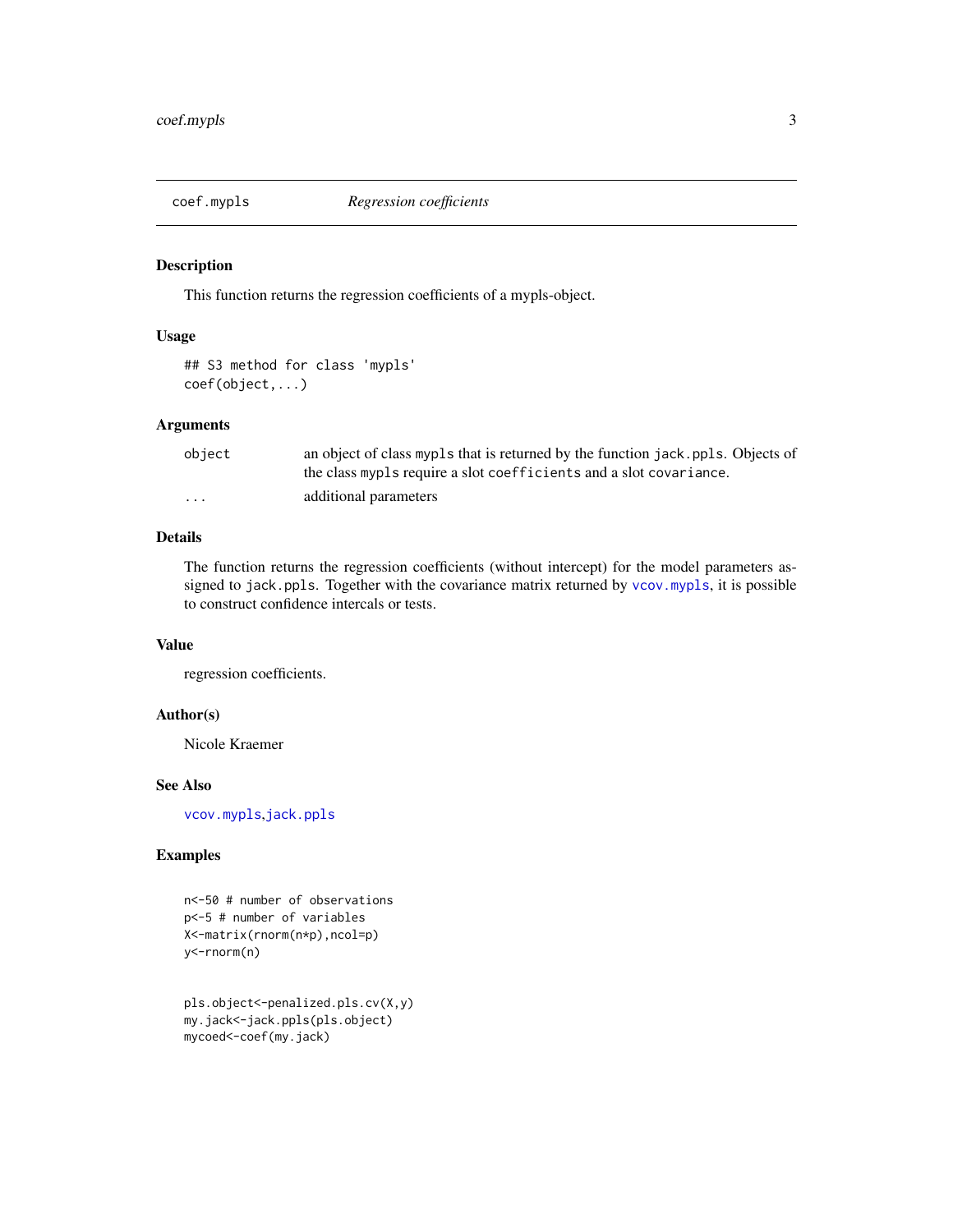#### <span id="page-3-0"></span>**Description**

This data set contains measurements from quantitative NIR spectroscopy. The example studied arises from an experiment done to test the feasibility of NIR spectroscopy to measure the composition of biscuit dough pieces (formed but unbaked biscuits). Two similar sample sets were made up, with the standard recipe varied to provide a large range for each of the four constituents under investigation: fat, sucrose, dry flour, and water. The calculated percentages of these four ingredients represent the 4 responses. There are 40 samples in the calibration or training set (with sample 23 being an outlier) and a further 32 samples in the separate prediction or validation set (with example 21 considered as an outlier).

An NIR reflectance spectrum is available for each dough piece. The spectral data consist of 700 points measured from 1100 to 2498 nanometers (nm) in steps of 2 nm.

#### Usage

data(cookie)

#### Format

A data frame of dimension 72 x 704. The first 700 columns correspond to the NIR reflectance spectrum, the last four columns correspond to the four constituents fat, sucrose, dry flour, and water. The first 40 rows correspond to the calibration data, the last 32 rows correspond to the prediction data.

#### References

Please cite the following papers if you use this data set.

P.J. Brown, T. Fearn, and M. Vannucci (2001) *Bayesian Wavelet Regression on Curves with Applications to a Spectroscopic Calibration Problem*. Journal of the American Statistical Association, 96, pp. 398-408.

B.G. Osborne, T. Fearn, A.R. Miller, and S. Douglas (1984) *Application of Near-Infrared Reflectance Spectroscopy to Compositional Analysis of Biscuits and Biscuit Dough*. Journal of the Science of Food and Agriculture, 35, pp. 99 - 105.

```
data(cookie) # load data
X<-as.matrix(cookie[,1:700]) # extract NIR spectra
Y<-as.matrix(cookie[,701:704]) # extract constituents
Xtrain<-X[1:40,] # extract training data
Ytrain<-Y[1:40,] # extract training data
Xtest<-X[41:72,] # extract test data
Ytest<-Y[41:72,] # extract test data
```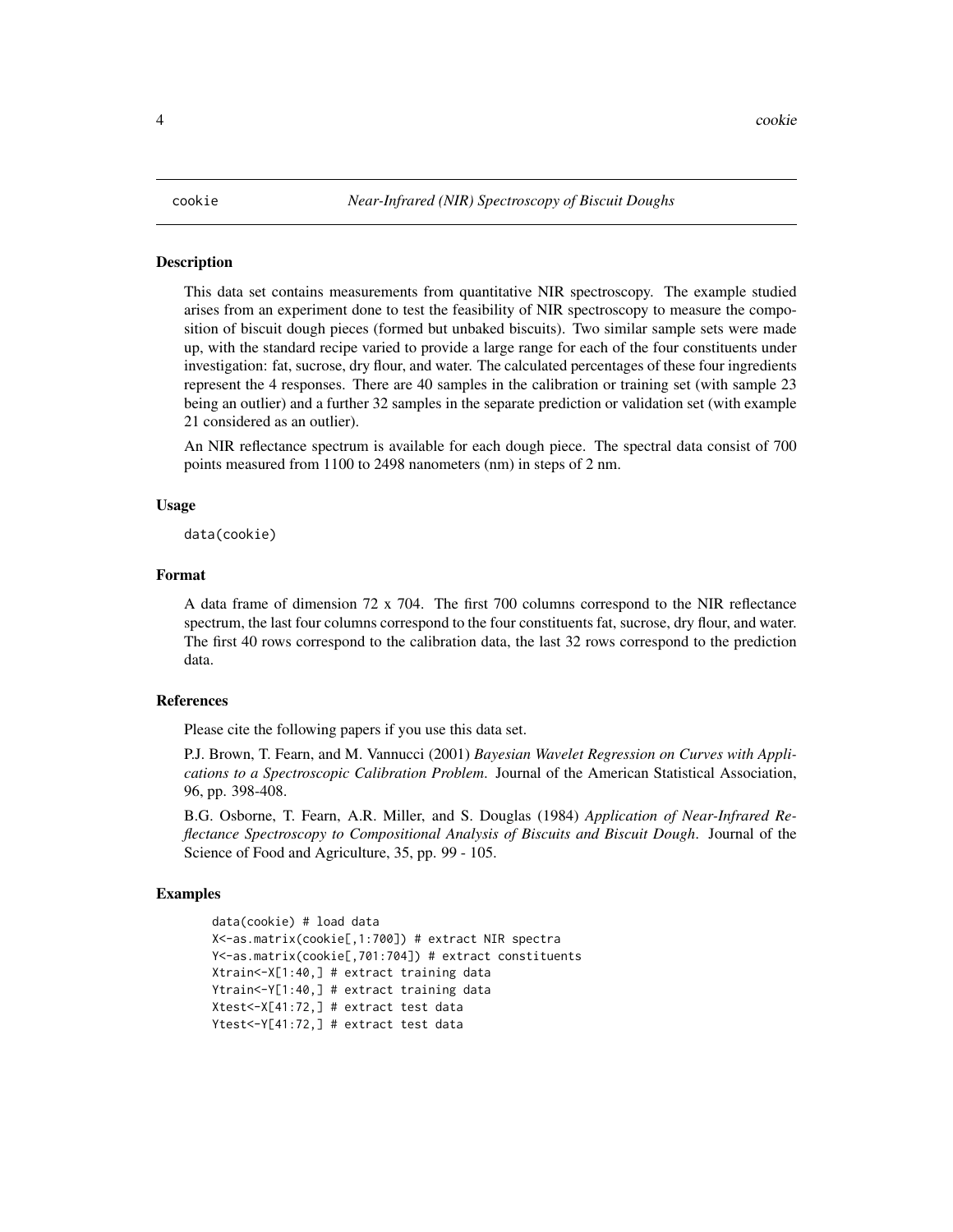<span id="page-4-1"></span><span id="page-4-0"></span>graphic.ppls.splines *Plots for penalized PLS based on Spline Transformations*

# Description

plotting device for penalized PLS on splines transformed variables

# Usage

```
graphic.ppls.splines(X,y,lambda,
add.data,select,ncomp,deg,
order,nknot,reduce.knots,
kernel,window.size)
```
#### Arguments

| X            | matrix of input data                                                                                                                           |
|--------------|------------------------------------------------------------------------------------------------------------------------------------------------|
| У            | vector of response data                                                                                                                        |
| add.data     | logical value. If TRUE, the data X and y are also plotted. Default is FALSE. See<br>warning below!                                             |
| select       | Logical value. If select=TRUE, the function fits only one variable per iteration.<br>Default is FALSE.                                         |
| lambda       | vector of candidate parameters lambda for the penalty term. Default value is<br><b>NULL</b>                                                    |
| ncomp        | Number of PLS components, default value is 1                                                                                                   |
| deg          | Degree of the splines. Default value is 3                                                                                                      |
| order        | Order of the differences to be computed for the penalty term. Default value is 2.                                                              |
| nknot        | number of knots. Default value is 20 for all variables.                                                                                        |
| kernel       | Logical value. If kernel=TRUE, the kernelized version of penalized PLS is com-<br>puted. Default value is kernel=TRUE                          |
| reduce.knots | Logical variable. If TRUE, the function assures that there the transformed data<br>does not contain a constant column. Default value is FALSE. |
| window.size  | vector of length size 2. Determines the number of plots on one page. Default is<br>$c(3,3)$ , that is 3 rows and 3 columns.                    |

# Details

This function computes a nonlinear regression model with Penalized Partial Least Squares using penalized PLS on B-spline transformed variables. The model parameters have to be provided - for proper model selection, we recommend to determine the optiaml parameters with ppls. splines.cv. Consult Kraemer, Boulesteix, and Tutz (2008) for details.

The function plots the additive components for each variable.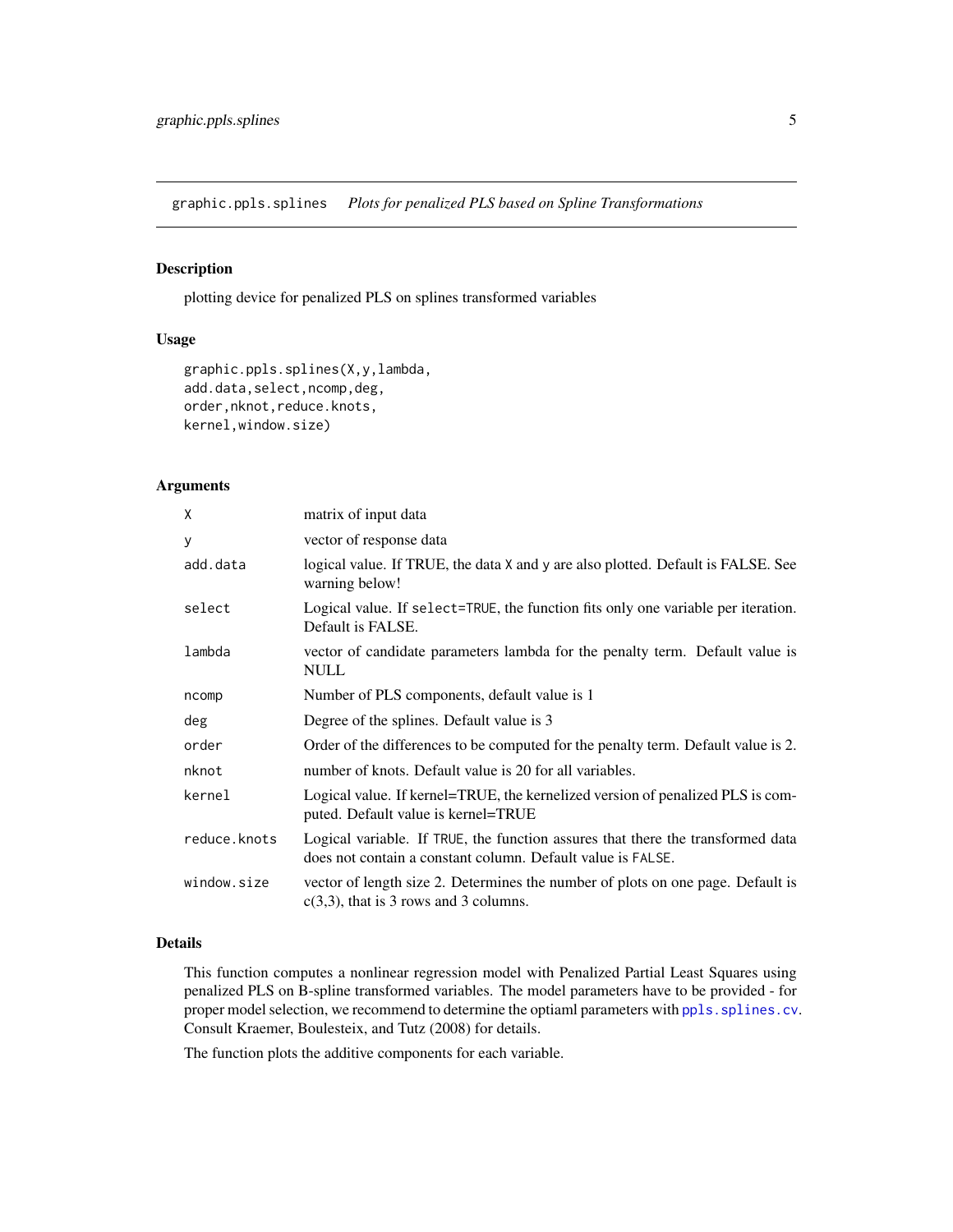<span id="page-5-0"></span>WARNING: If add.data=TRUE, the function also plots the data X and y. While it seems convenient to compare the data  $(x_j, y)$  and the fitted functions  $(x_j, f_j(x_j))$ , one should keep in mind that only the sum of the fitted functions  $f_j(x)$  are an approximation of y.

#### Value

```
ppls.coefficients
```
The regression coefficients for the transformed variables.

# Author(s)

Nicole Kraemer

#### References

N. Kraemer, A.-L. Boulsteix, and G. Tutz (2008). *Penalized Partial Least Squares with Applications to B-Spline Transformations and Functional Data*. Chemometrics and Intelligent Laboratory Systems, 94, 60 - 69. <http://dx.doi.org/10.1016/j.chemolab.2008.06.009>

#### See Also

[ppls.splines.cv](#page-17-1),[X2s](#page-22-1)

### Examples

# ------------------------------------------------------ # load boston housing data

```
library(MASS)
data(Boston)
y<-Boston[,14]
X<-Boston[,-14]
X<-X[,-4] # remove categorical variable
X<-as.matrix(X)
```
# ----------------------------------------------------------------------

```
# plot ppls results for some random parameters
```

```
# with variable selection , and with data (add.data=TRUE)
dummy<-graphic.ppls.splines(X,y,lambda=100,ncomp=5,add.data=TRUE,select=TRUE,window.size=c(3,4))
```
# without variable selection and without data

dummy<-graphic.ppls.splines(X,y,lambda=100,ncomp=5,add.data=FALSE,select=FALSE,window.size=c(3,4))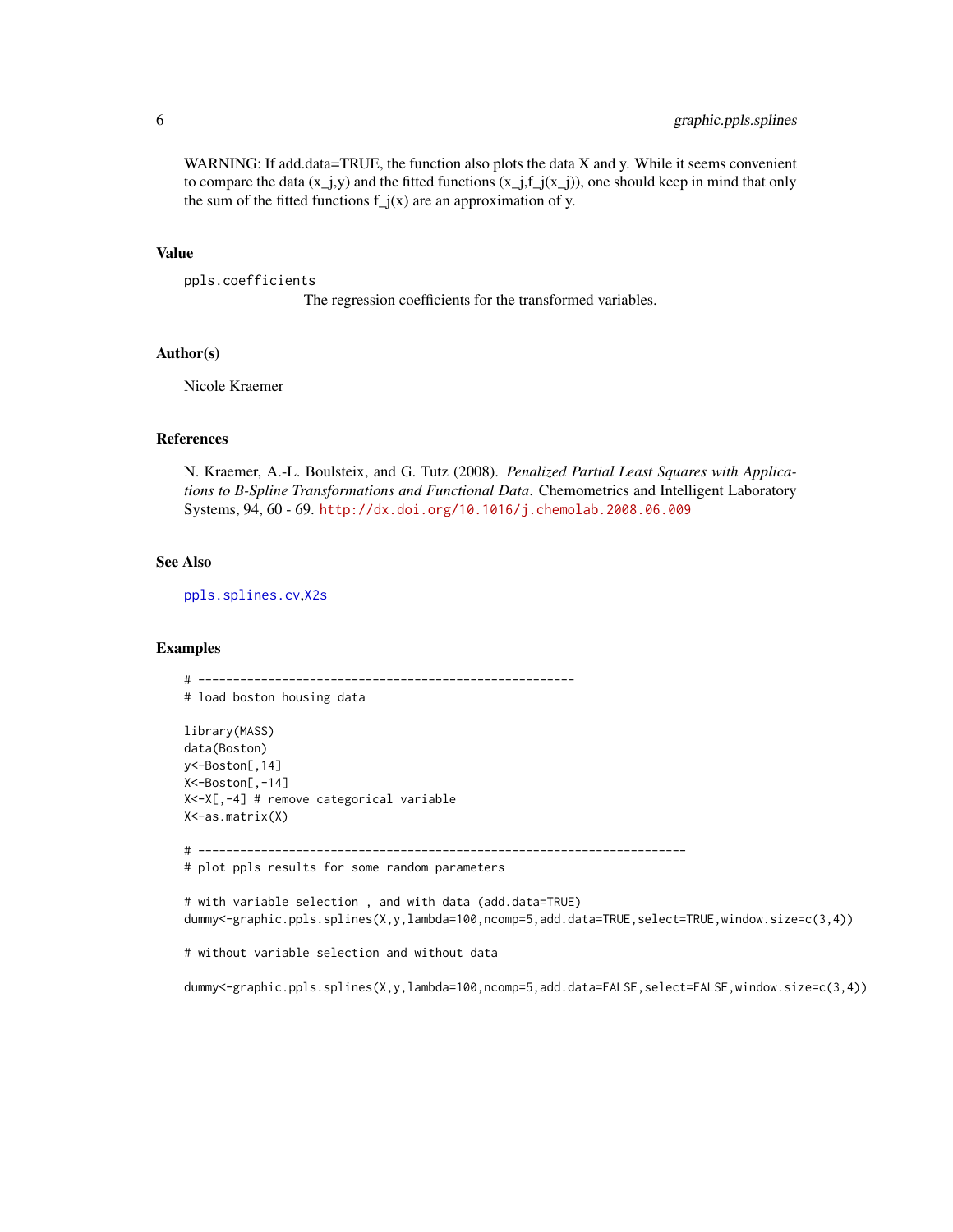# <span id="page-6-1"></span><span id="page-6-0"></span>Description

This function computes the mean and the covariance of the regression coefficients of Penalized Partial Least Squares.

#### Usage

jack.ppls(ppls.object,ncomp,index.lambda)

# Arguments

| ppls.object  | an object returned by penalized.pls.cv                                                                                                                                             |
|--------------|------------------------------------------------------------------------------------------------------------------------------------------------------------------------------------|
| ncomp        | integer. The number of components that are used. The default value is the cross-<br>validation optimal number of components.                                                       |
| index.lambda | integer. The index of the penalization intensity, given by the vector lambda that<br>was provided to penalized pls.cv. The default value is the cross-validation<br>optimal index. |

# Details

The function needs an object returned by penalized.pls.cv. It estimates the mean and the covariance of the regression coefficient (with ncomp components and penalization intensity indexed by index.lambda). This is done via a jackknife estimate over the k cross-validation splits. We remark that this estimation step is not discussed in Kraemer, Boulesteix and Tutz (2008).

# Value

The function returns an object of class "ppls".

| mean.ppls    | The mean of the regression coefficients over all cross-validation splits. This is a<br>vector of length $ncol(X)$ . Note that in general, this differs from the regression<br>coefficients computed on the whole data set, but if the number of observations<br>is fairly large, the difference should be small. |
|--------------|------------------------------------------------------------------------------------------------------------------------------------------------------------------------------------------------------------------------------------------------------------------------------------------------------------------|
| vcov.ppls    | The covariance matrix of the regression coefficients. This is a symmetric matrix<br>of size $ncol(X)$ x $ncol(X)$ .                                                                                                                                                                                              |
| index.lambda | Index for the value of lambda that determines the regression coefficient.                                                                                                                                                                                                                                        |
| ncomp        | Number of components that determines the regression coefficients.                                                                                                                                                                                                                                                |
| k            | The number of cross-validation splits. These can be used to construct a t-test for<br>the coefficients.                                                                                                                                                                                                          |

# Author(s)

Nicole Kraemer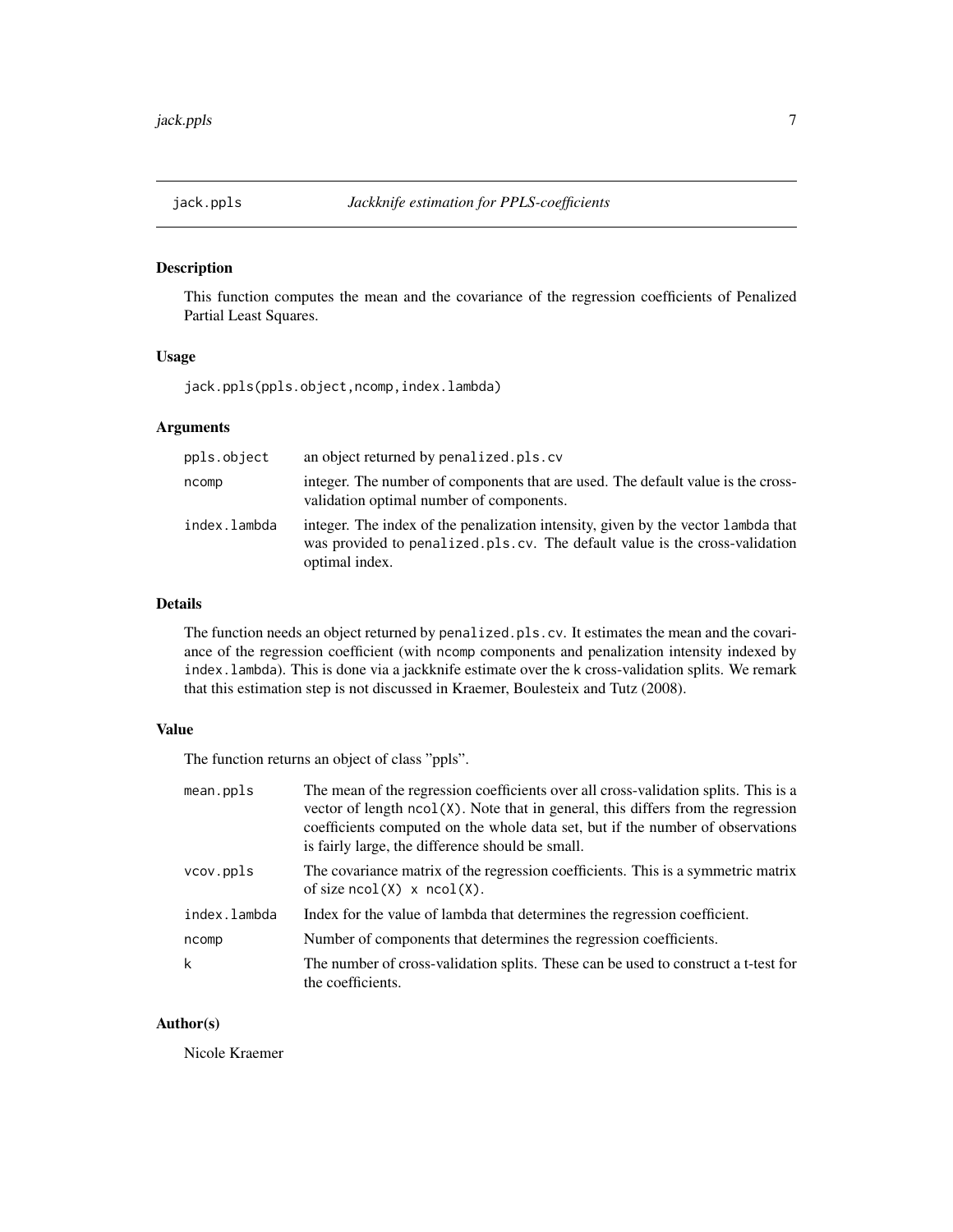#### <span id="page-7-0"></span>References

N. Kraemer, A.-L. Boulsteix, and G. Tutz (2008). *Penalized Partial Least Squares with Applications to B-Spline Transformations and Functional Data*. Chemometrics and Intelligent Laboratory Systems 94, 60 - 69. <http://dx.doi.org/10.1016/j.chemolab.2008.06.009>

# See Also

[penalized.pls.cv](#page-11-1),[ttest.ppls](#page-20-1)

#### Examples

```
data(cookie) # load data
X<-as.matrix(cookie[,1:700]) # extract NIR spectra
y<-as.vector(cookie[,701]) # extract one constituent
```

```
pls.object<-penalized.pls.cv(X,y,ncomp=10,kernel=TRUE) # PLS without penalization
my.jack<-jack.ppls(pls.object)
```
<span id="page-7-1"></span>new.penalized.pls *Prediction for Penalized Partial Least Squares*

# Description

Given a penalized.pls. object, and new data, this function predicts the response for all components.

#### Usage

```
new.penalized.pls(ppls, Xtest, ytest = NULL)
```
#### Arguments

| ppls  | Object returned from penalized.pls    |
|-------|---------------------------------------|
| Xtest | matrix of new input data              |
| vtest | vector of new response data, optional |

# Details

penalized.pls returns the intercepts and regression coefficients for all penalized PLS components up to ncomp as specified in the function penalized.pls. new.penalized.pls then computes the estimated response based on these regression vectors. If ytest is given, the mean squared error for all components are computed as well.

# Value

| ypred | matrix of responses                                  |
|-------|------------------------------------------------------|
| mse   | vector of mean squared errors, if ytest is provided. |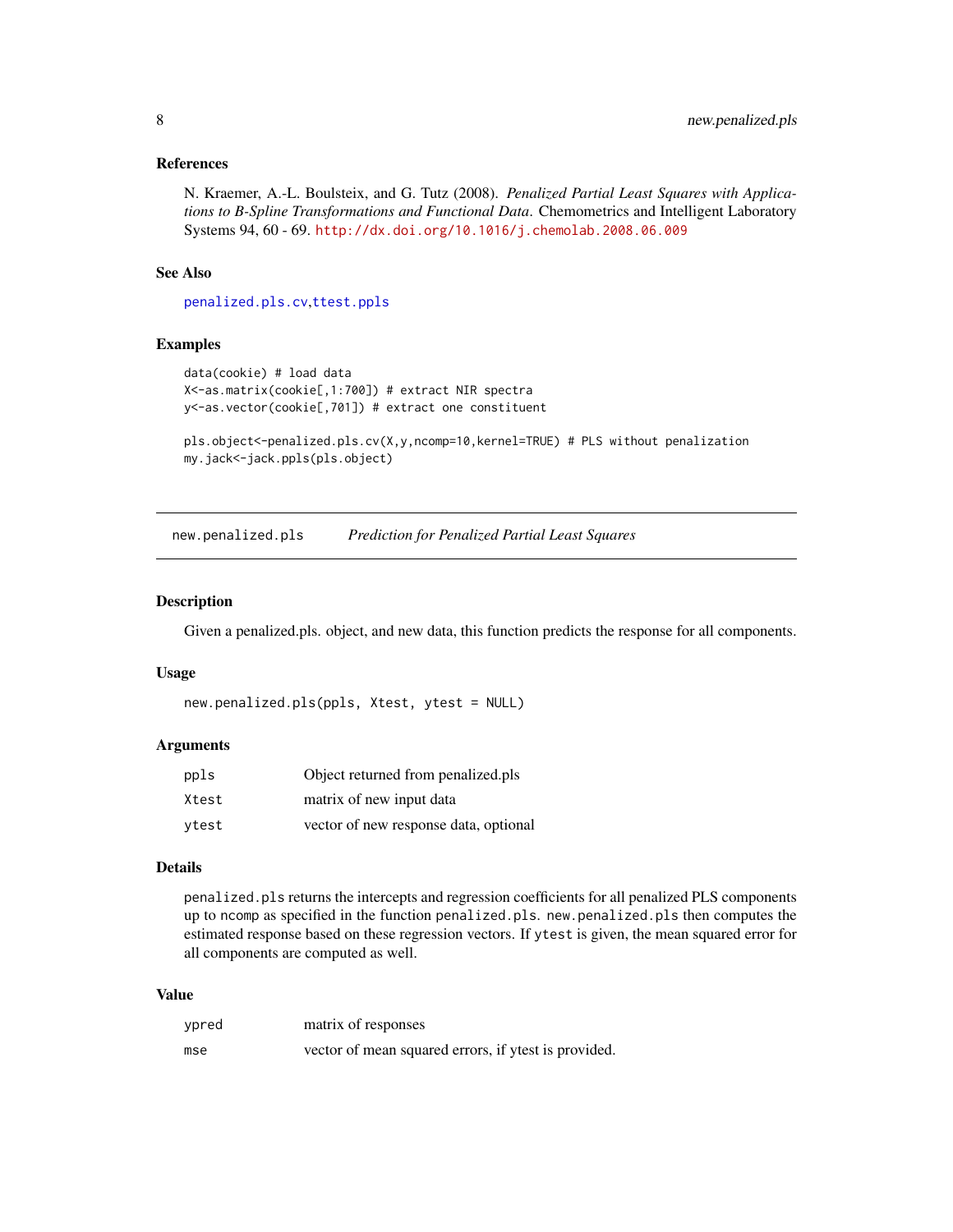# <span id="page-8-0"></span>normalize.vector 9

# Author(s)

Nicole Kraemer

# References

N. Kraemer, A.-L. Boulsteix, and G. Tutz (2008). *Penalized Partial Least Squares with Applications to B-Spline Transformations and Functional Data*. Chemometrics and Intelligent Laboratory Systems 94, 60 - 69. <http://dx.doi.org/10.1016/j.chemolab.2008.06.009>

# See Also

[penalized.pls](#page-9-1), [penalized.pls.cv](#page-11-1), [ppls.splines.cv](#page-17-1)

# Examples

```
# see also the example for penalised.pls
X<-matrix(rnorm(50*200),ncol=50)
y<-rnorm(200)
Xtrain<-X[1:100,]
Xtest<-X[101:200,]
ytrain<-y[1:100]
ytest<-X[101:200]
pen.pls<-penalized.pls(Xtrain,ytrain,ncomp=10)
test.error<-new.penalized.pls(pen.pls,Xtest,ytest)$mse
```
normalize.vector *Normalization of a vector*

# Description

normalizes a vector to unit length

#### Usage

normalize.vector(v)

#### Arguments

v vector

# Value

normalized vector

# Note

This is an auxiliary function.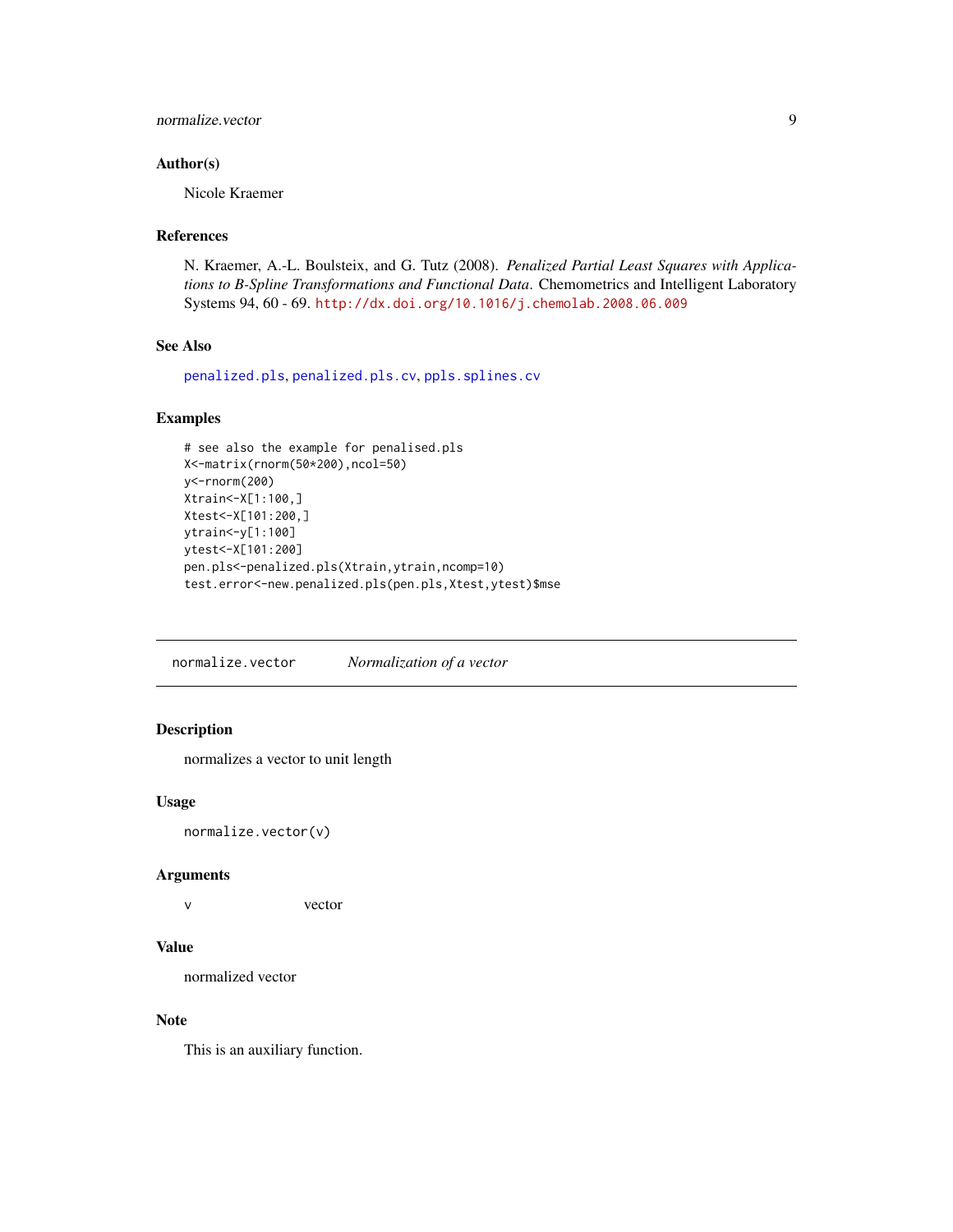#### Author(s)

Nicole Kraemer

#### Examples

```
v < -1:5w<-normalize.vector(v)
```
<span id="page-9-1"></span>penalized.pls *Penalized Partial Least Squares*

#### Description

computes the regression coefficients for Penalized Partial Least Squares.

#### Usage

```
penalized.pls(X, y, P, ncomp, kernel, scale ,blocks,select)
```
# Arguments

| $\mathsf{X}$ | matrix of input data                                                                                                                  |
|--------------|---------------------------------------------------------------------------------------------------------------------------------------|
| У            | vector of response data                                                                                                               |
| P            | penalty matrix. Default value is P=NULL, i.e. no penalization is used                                                                 |
| ncomp        | number of components, default value is the rank of the centered matrix X, that is<br>$min(ncol(X), nrow(X)-1)$                        |
| kernel       | logical value. If kernel=TRUE, penalized PLS is computed based on the kernel<br>algorithm. Default value is kernel=FALSE              |
| scale        | logical value. If scale=TRUE, the X variables are standardized to have unit<br>variance. Default value is FALSE                       |
| blocks       | vector of length ncol(X) that encodes a block structure of the data. Default<br>value is $1:ncol(X)$ . See below for more details.    |
| select       | logical variable. If logical=TRUE, block-wise variable selection is applied. De-<br>fault value is FALSE. See below for more details. |

# Details

The regression coefficients can be computed in two different but equivalent ways. The first one is the extension of the classical NIPALS algorithm for PLS (which corresponds to kernel=FALSE), and the second one is based on a kernel representation. The latter method is in general faster if the number of observations is small compared to the number of variables. Note that P=NULL corresponds to Partial Least Squares without penalization. In addition, it is possible to select blocks of variables in each iteration step of penalized PLS. The block structure is encoded in the vector blocks of length ncol(X) that has the form  $1, ..., 1, 2, ..., 2, 3, ..., 3, ...$ . If select=TRUE, the algorithm select the weight vector with maximal penalized covariance under the constraint that only a single block in the weight vector is non-zero. This strategy is used for the combination of penalized PLS and B-splines transformations.

<span id="page-9-0"></span>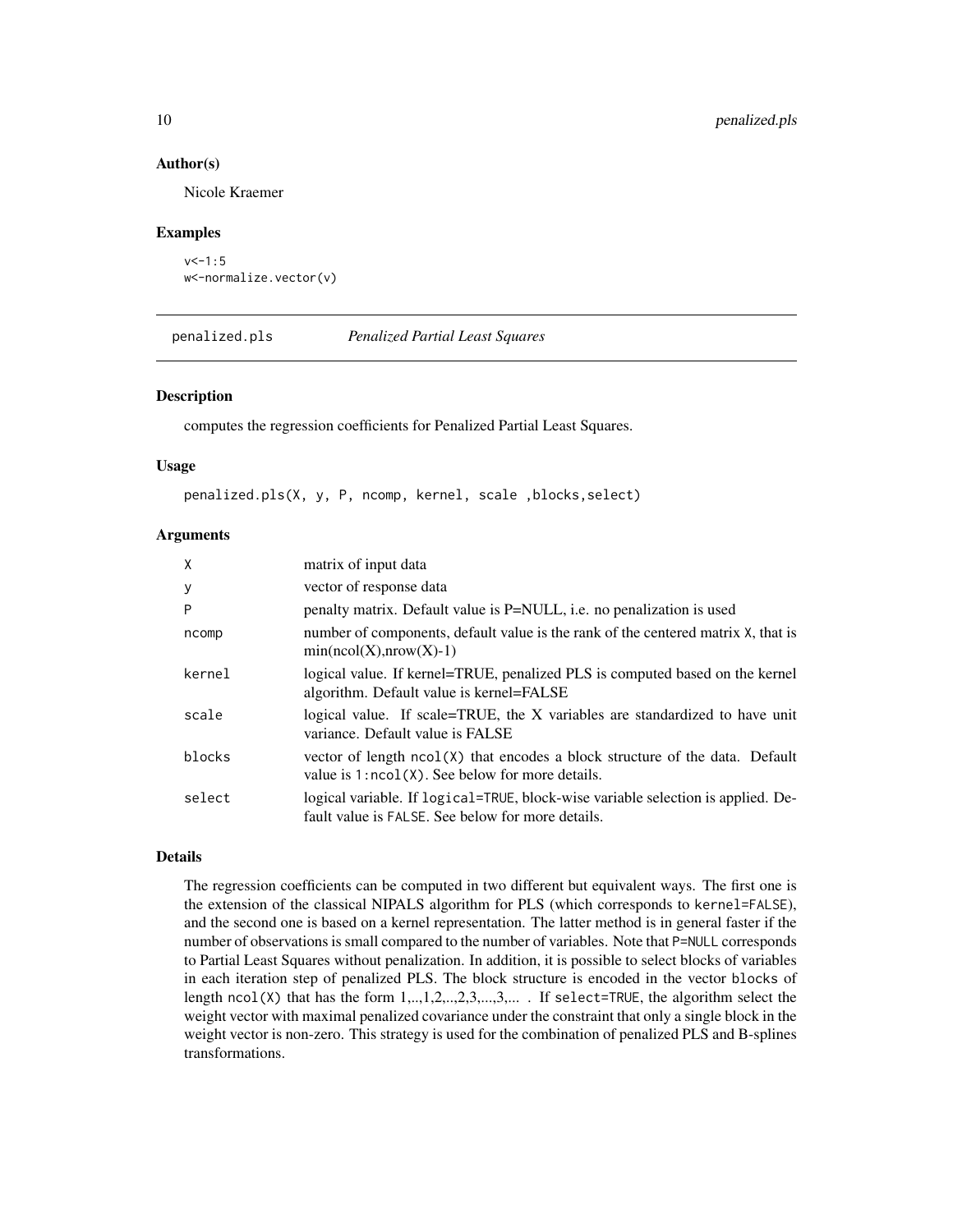# <span id="page-10-0"></span>penalized.pls 11

#### Value

| intercept    | vector of length neomp. The ith entry corresponds to the intercept for penalized<br>PLS with i components                                  |
|--------------|--------------------------------------------------------------------------------------------------------------------------------------------|
| coefficients | matrix of dimension $ncol(X)$ x ncomp. The ith column corresponds to the re-<br>gressions coefficients for penalized PLS with a components |

### Author(s)

Nicole Kraemer

#### References

N. Kraemer, A.-L. Boulsteix, and G. Tutz (2008). *Penalized Partial Least Squares with Applications to B-Spline Transformations and Functional Data*. Chemometrics and Intelligent Laboratory Systems 94, 60 - 69. <http://dx.doi.org/10.1016/j.chemolab.2008.06.009>

# See Also

[new.penalized.pls](#page-7-1), [penalized.pls.cv](#page-11-1), [ppls.splines.cv](#page-17-1), [Penalty.matrix](#page-16-1)

```
## example from the paper ##
# load BOD data
data(BOD)
X<-BOD[,1]
y<-BOD[,2]
Xtest=seq(min(X),max(X),length=200) # generate test data for plot
dummy<-X2s(X,Xtest,deg=3,nknot=20) # transformation of the data
Z=dummy$Z # transformed X data
Ztest=dummy$Ztest # transformed Xtest data
size=dummy$sizeZ # size of the transformed data
P<-Penalty.matrix(size,order=2) # Penalty matrix
lambda<-200 # amount of penalization
number.comp<-3 # number of components
ppls<-penalized.pls(Z,y,P=lambda*P,ncomp=number.comp) # fit
```

```
new.ppls<-new.penalized.pls(ppls,Ztest)$ypred # prediction for test data
## plot fitted values for 2 components
plot(X,y,lwd=3,xlim=range(Xtest))
lines(Xtest,new.ppls[,2])
```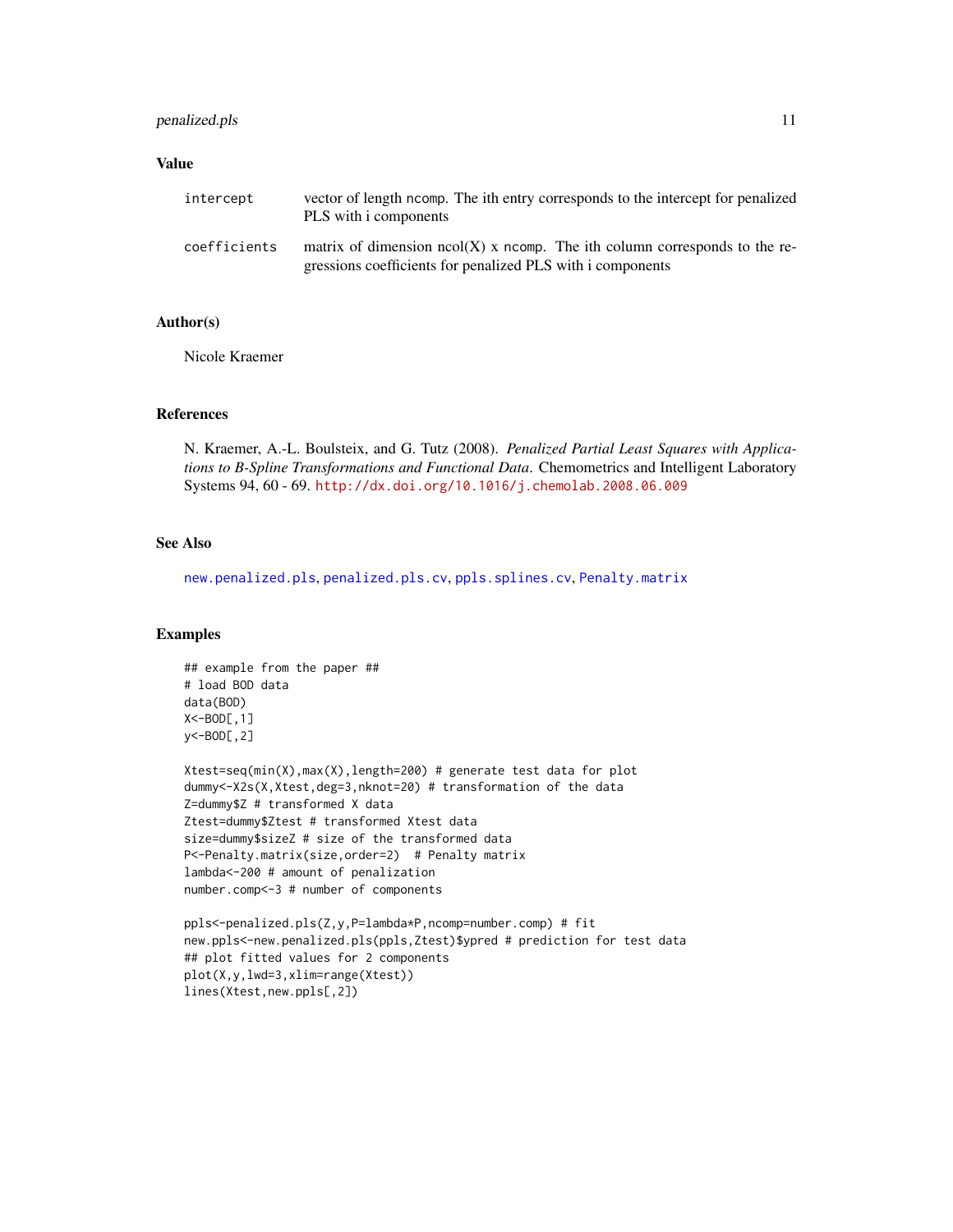<span id="page-11-1"></span><span id="page-11-0"></span>penalized.pls.cv *Cross-validation for Penalized PLS*

# Description

Computes the cross-validated error of penalized PLS for different values of lambda and components, and returns the parameter values and coefficients for the optimal model.

# Usage

penalized.pls.cv(X, y, P, lambda, ncomp, k, kernel,scale)

# Arguments

| X      | matrix of input data                                                                                                   |
|--------|------------------------------------------------------------------------------------------------------------------------|
| у      | vector of responses                                                                                                    |
| P      | Penalty matrix. For the default value P=NULL, no penalty term is used, i.e. ordi-<br>nary PLS is computed.             |
| lambda | vector of candidate parameters lambda for the amount of penalization. Default<br>value is 1                            |
| ncomp  | Number of penalized PLS components to be computed. Default value is $min(nrow(X)$<br>$1,\text{ncol}(X))$               |
| k      | the number of splits in k-fold cross-validation. Default value is $k=5$ .                                              |
| kernel | Logical value. If kernel=TRUE, the kernelized version of penalized PLS is com-<br>puted. Default value is kernel=FALSE |
| scale  | logical value. If scale=TRUE, the X variables are standardized to have unit<br>variance. Default value is FALSE        |

# Value

| error.cv               | matrix of cross-validated errors. The rows correspond to the values of lambda,<br>the columns correspond to the number of components.                                                                                                          |
|------------------------|------------------------------------------------------------------------------------------------------------------------------------------------------------------------------------------------------------------------------------------------|
| lambda                 | vector of candidate parameters lambda for the amount of penalization                                                                                                                                                                           |
| lambda.opt             | Optimal value of lambda                                                                                                                                                                                                                        |
| index.lambda           | Index for the optimal value of lambda                                                                                                                                                                                                          |
| ncomp.opt              | Optimal number of penalized PLS components                                                                                                                                                                                                     |
| min.ppls               | Cross-validated error for the optimal penalized PLS solution                                                                                                                                                                                   |
| intercept              | Intercept for the optimal model, computed on the whole data set                                                                                                                                                                                |
| coefficients           | Regression coefficients for the optimal model, computed on the whole data set                                                                                                                                                                  |
| coefficients.jackknife |                                                                                                                                                                                                                                                |
|                        | array of regression coefficients for each cross-validation run and each parameter<br>setting. The dimension is $ncol(X)$ x $ncomp$ x $length(lambda)$ x k. This<br>result can be used to estimate the variance of the regression coefficients. |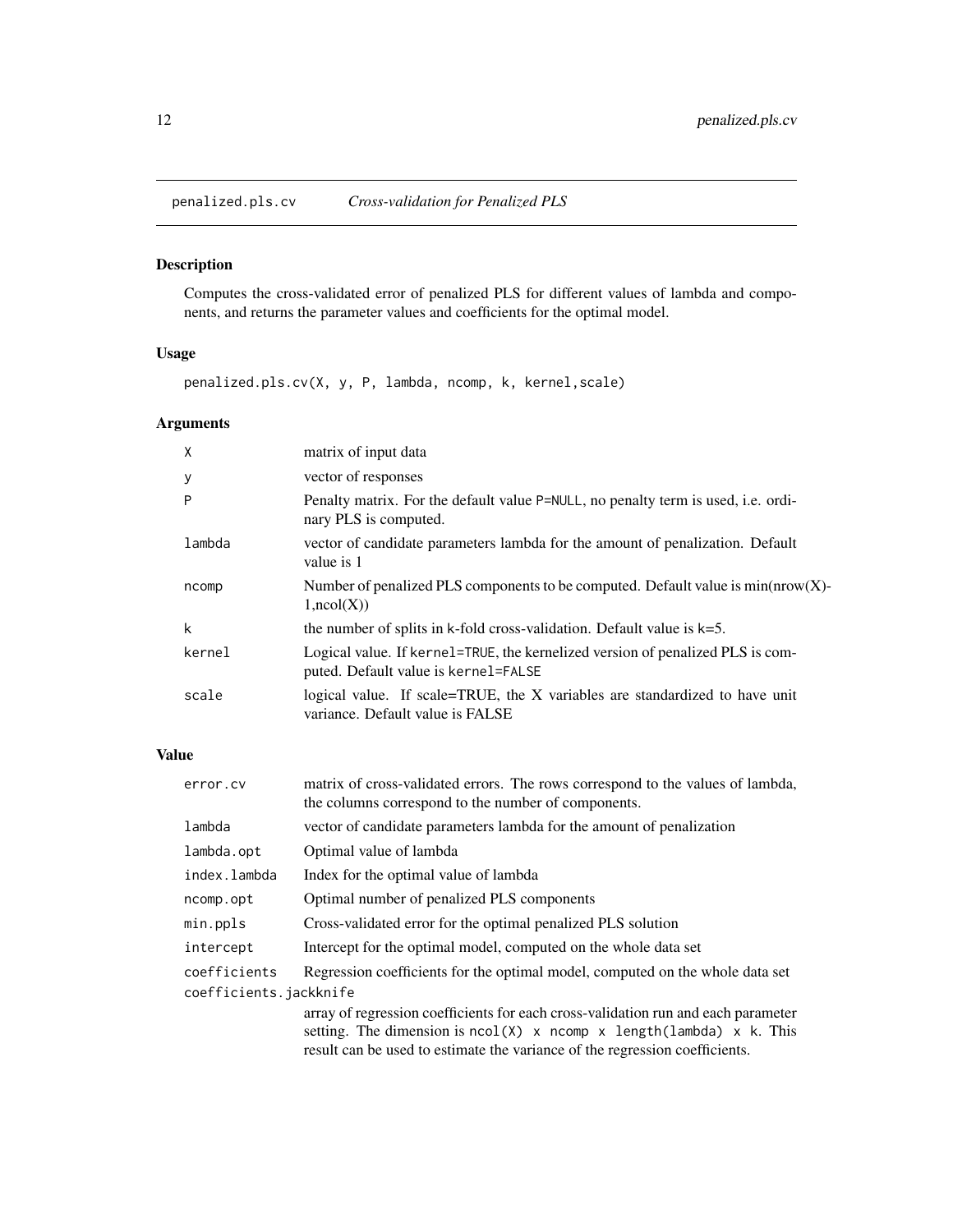#### <span id="page-12-0"></span>Author(s)

Nicole Kraemer

#### References

N. Kraemer, A.-L. Boulsteix, and G. Tutz (2008). *Penalized Partial Least Squares with Applications to B-Spline Transformations and Functional Data*. Chemometrics and Intelligent Laboratory Systems 94, 60 - 69. <http://dx.doi.org/10.1016/j.chemolab.2008.06.009>

# See Also

[ppls.splines.cv](#page-17-1),[penalized.pls](#page-9-1),[new.penalized.pls](#page-7-1),[jack.ppls](#page-6-1)

#### Examples

```
# the penalty term in this example does not make much
# sense
X<-matrix(rnorm(20*100),ncol=20)
y<-rnorm(rnorm(100))
P<-Penalty.matrix(m=20)
pen.pls<-penalized.pls.cv(X,y,lambda=c(0,1,10),P=P,ncomp=10,kernel=FALSE)
```
<span id="page-12-1"></span>penalized.pls.default *Penalized PLS based on NIPALS Algorithm*

#### **Description**

Internal function that computes the penalized PLS solutions.

#### Usage

penalized.pls.default(X, y, M, ncomp)

#### Arguments

|       | matrix of centered and (possibly) scaled input data                                                                |
|-------|--------------------------------------------------------------------------------------------------------------------|
|       | vector of centered and (possibly) scaled response data                                                             |
| м     | matrix that is a transformation of the penalty term P. Default is M=NULL, which<br>corresponds to no penalization. |
| ncomp | number of PLS components                                                                                           |

#### Details

This function assumes that the columns of X and y are centered and - optionally - scaled. The matrix M is defined as the inverse of  $(I + P)$ . The computation of the regression coefficients is based on an extension of the classical NIPALS algorithm for PLS. If the number of observations is small with respect to the number of variables, it is computationally more efficient to use the function penalized.pls.kernel. For more details, see Kraemer, Boulesteix, and Tutz (2008).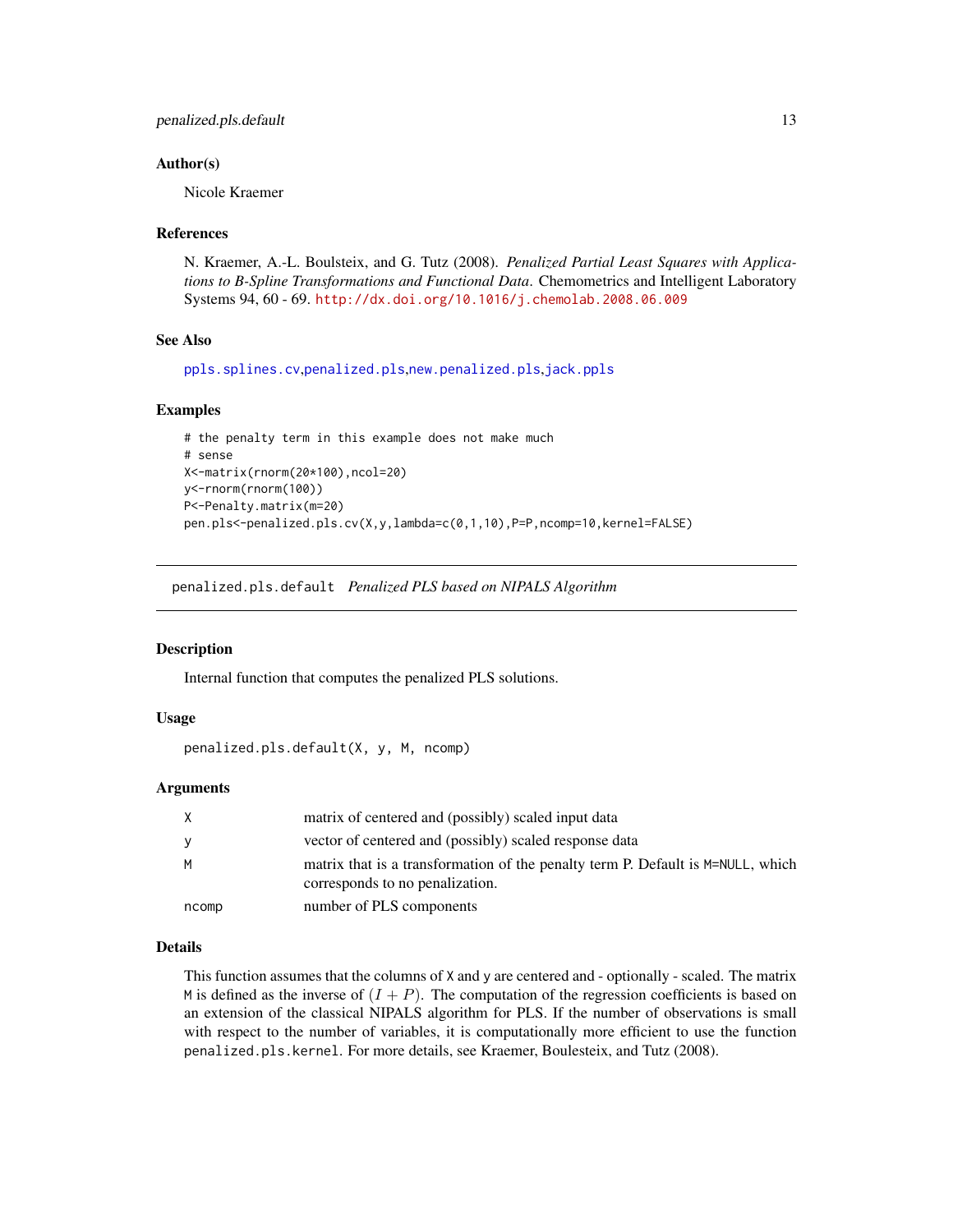#### <span id="page-13-0"></span>Value

coefficients Penalized PLS coefficients for all 1,2,...,ncomp components

# Note

This is an internal function that is called by link{penalized.pls}.

# Author(s)

Nicole Kraemer

# References

N. Kraemer, A.-L. Boulsteix, and G. Tutz (2008). *Penalized Partial Least Squares with Applications to B-Spline Transformations and Functional Data*. Chemometrics and Intelligent Laboratory Systems, 94, 60 - 69. <http://dx.doi.org/10.1016/j.chemolab.2008.06.009>

# See Also

[penalized.pls](#page-9-1), [penalized.pls.kernel](#page-13-1)

# Examples

# this is an internal function

<span id="page-13-1"></span>penalized.pls.kernel *Kernel Penalized PLS*

## Description

Internal function that computes the penalized PLS solutions based on a kernel matrix.

# Usage

```
penalized.pls.kernel(X, y, M, ncomp)
```
# Arguments

|       | matrix of centered and (possibly) scaled input data                                                                |
|-------|--------------------------------------------------------------------------------------------------------------------|
|       | vector of centered and (possibly) scaled response data                                                             |
| м     | matrix that is a transformation of the penalty term P. Default is M=NULL, which<br>corresponds to no penalization. |
| ncomp | number of PLS components                                                                                           |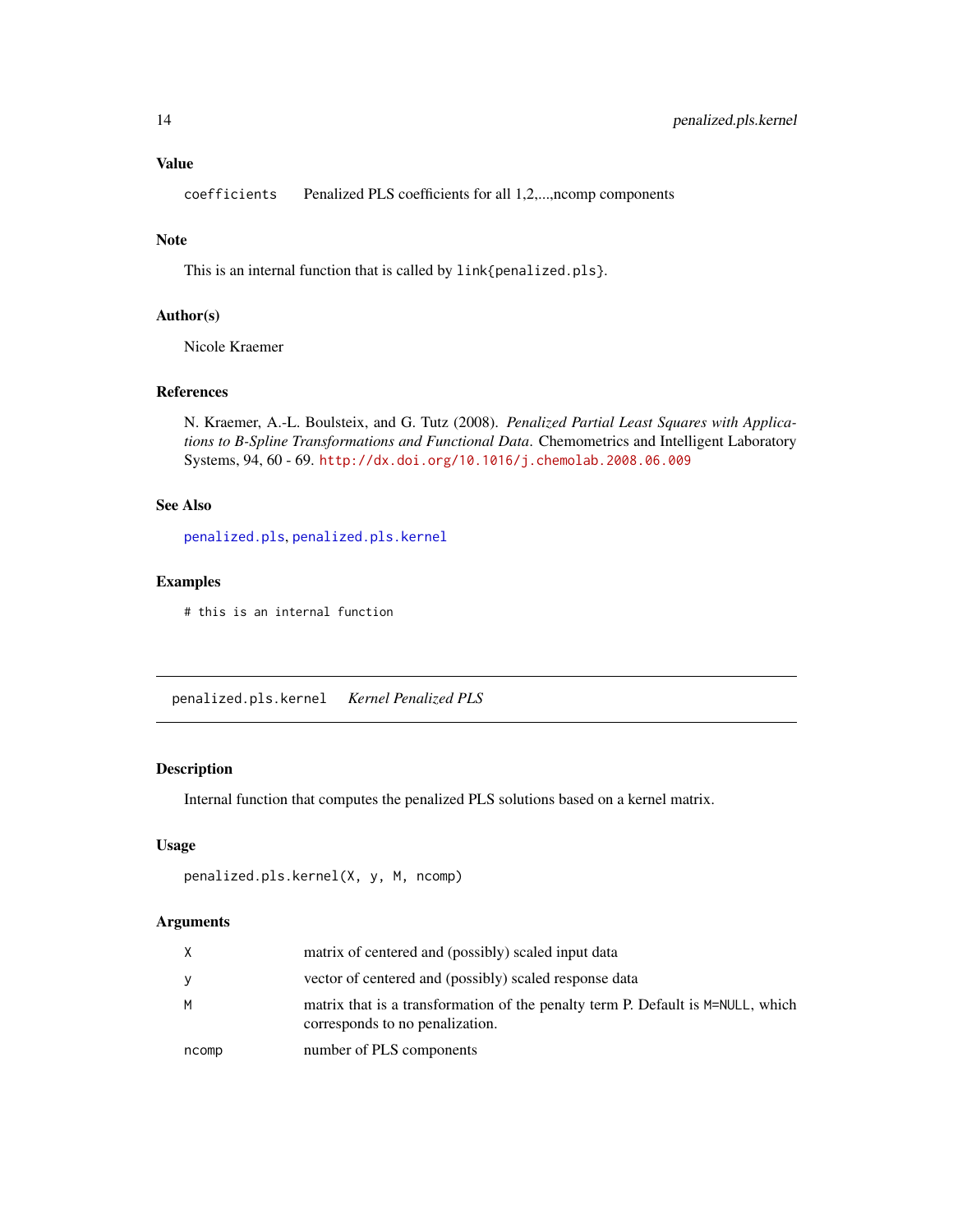# <span id="page-14-0"></span>Details

This function assumes that the columns of X and y are centered. The matrix M is defined as the inverse of  $(I + P)$ . The computation of the regression coefficients is based on a Kernel representation of penalized PLS. If the number of observations is large with respect to the number of variables, it is computationally more efficient to use the function penalized.pls.default. For more details, see Kraemer, Boulesteix, and Tutz (2008).

# Value

coefficients Penalized PLS coefficients for all 1,2,...,ncomp compoents

# Note

This is an internal function that is called by [penalized.pls](#page-9-1).

#### Author(s)

Nicole Kraemer

# References

N. Kraemer, A.-L. Boulsteix, and G. Tutz (2008). *Penalized Partial Least Squares with Applications to B-Spline Transformations and Functional Data*. Chemometrics and Intelligent Laboratory Systems 94, 60 - 69. <http://dx.doi.org/10.1016/j.chemolab.2008.06.009>

## See Also

[penalized.pls](#page-9-1),[penalized.pls.default](#page-12-1)

### Examples

# this is an internal function

penalized.pls.select *Penalized PLS based on NIPALS Algorithm and blockswise variable selection*

# Description

Internal function that computes the penalized PLS solutions with included block-wise variable selection.

#### Usage

```
penalized.pls.select(X, y, M, ncomp,blocks)
```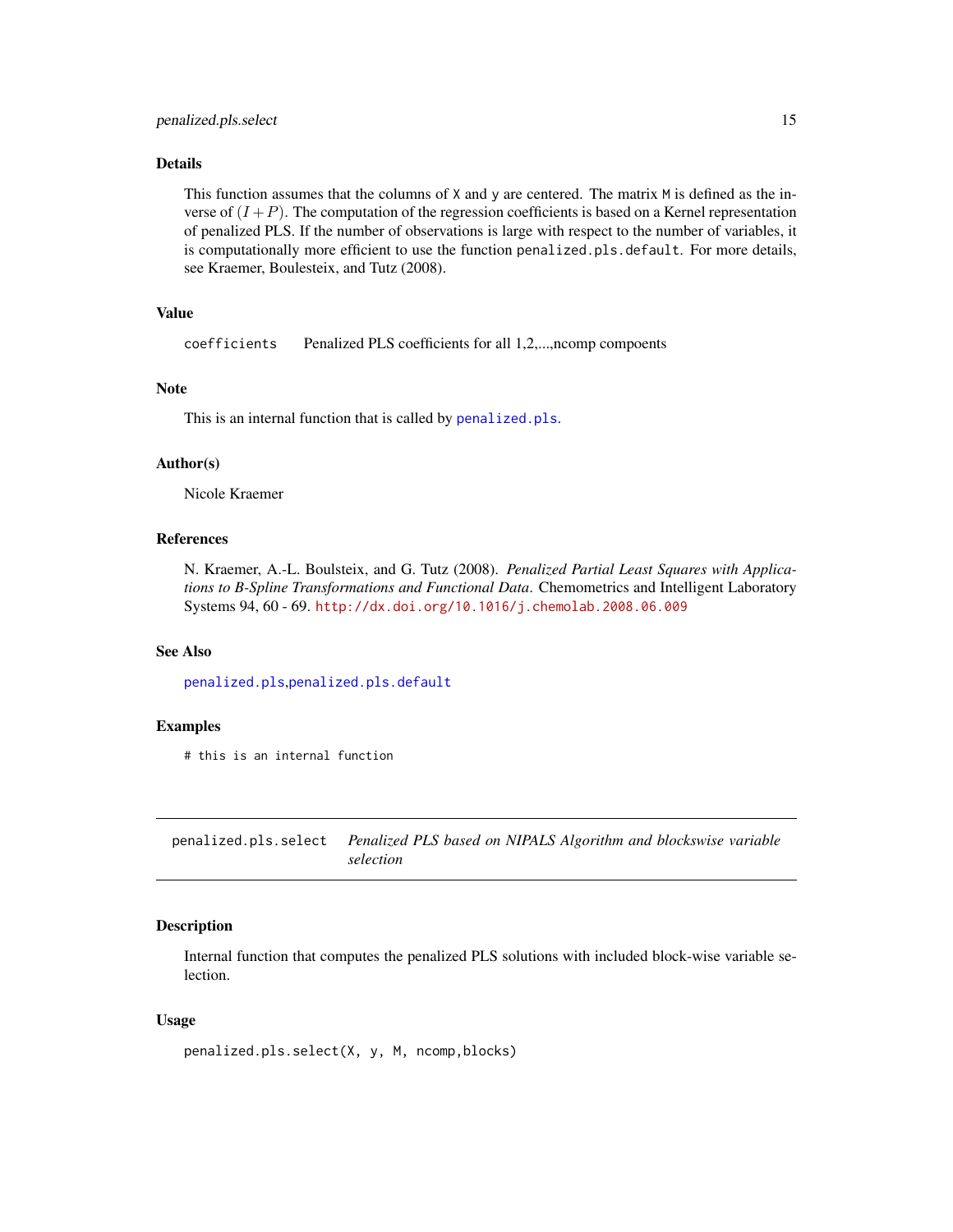#### <span id="page-15-0"></span>Arguments

| X      | matrix of centered and (possibly) scaled input data                                                                |
|--------|--------------------------------------------------------------------------------------------------------------------|
| y      | vector of centered and (possibly) scaled response data                                                             |
| M      | matrix that is a transformation of the penalty term P. Default is M=NULL, which<br>corresponds to no penalization. |
| ncomp  | number of PLS components                                                                                           |
| blocks | vector of length $ncol(X)$ that encodes the block structure of $X$ .                                               |

# Details

This function assumes that the columns of X and y are centered and - optionally - scaled. The matrix M is defined as the inverse of  $(I + P)$ . The computation of the regression coefficients is based on an extension of the classical NIPALS algorithm for PLS. Moreover, in each iteration, the weight vector is only defined by one block of variables. For more details, see Kraemer, Boulesteix, and Tutz (2008).

# Value

coefficients Penalized PLS coefficients for all 1,2,...,ncomp components

# Note

This is an internal function that is called by [penalized.pls](#page-9-1).

# Author(s)

Nicole Kraemer

# References

N. Kraemer, A.-L. Boulsteix, and G. Tutz (2008). *Penalized Partial Least Squares with Applications to B-Spline Transformations and Functional Data*. Chemometrics and Intelligent Laboratory Systems, 94, 60 - 69. <http://dx.doi.org/10.1016/j.chemolab.2008.06.009>

# See Also

[penalized.pls](#page-9-1), [ppls.splines.cv](#page-17-1)

# Examples

# this is an internal function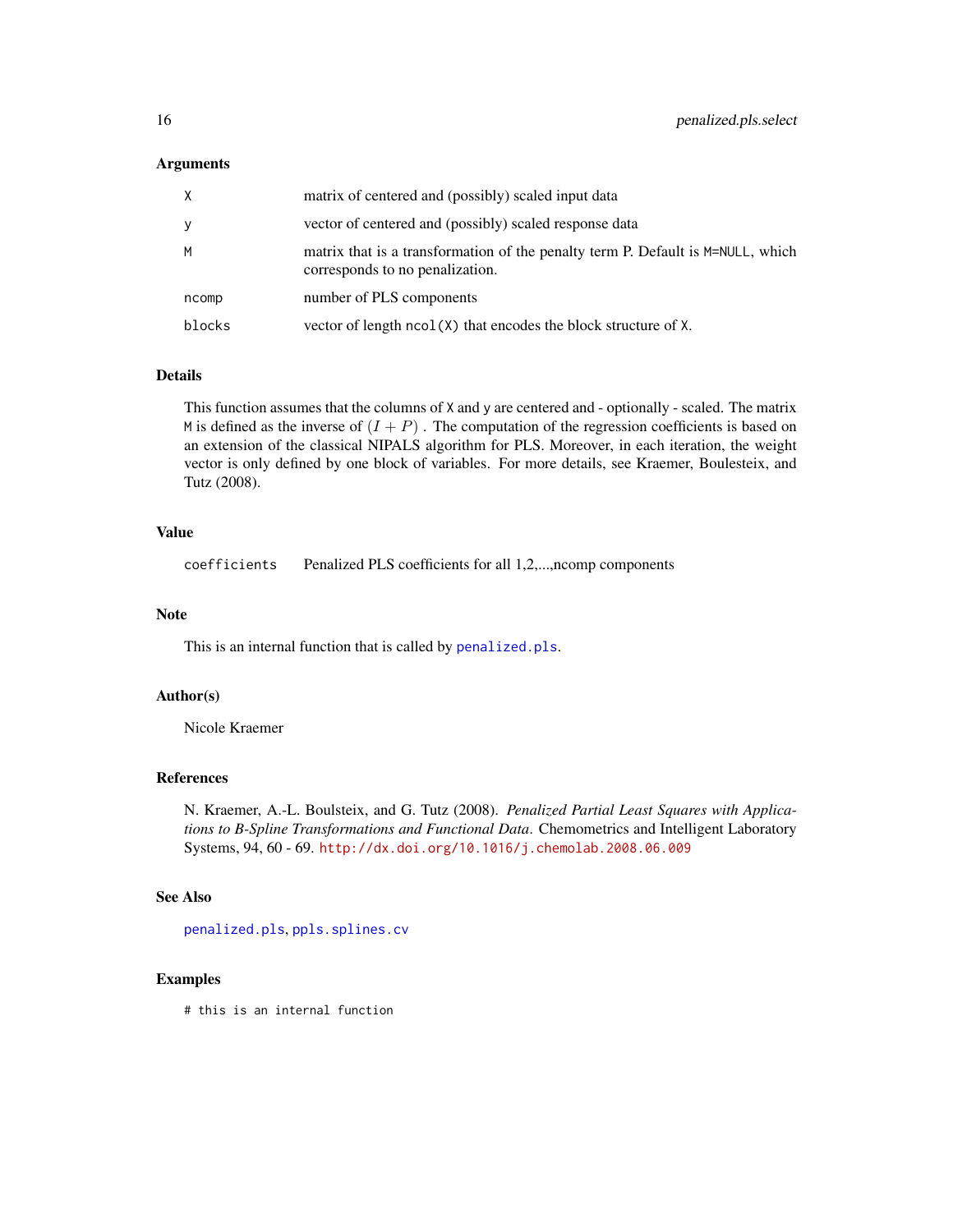<span id="page-16-1"></span><span id="page-16-0"></span>

# **Description**

This function computes the matrix that penalizes the higher order differences.

#### Usage

```
Penalty.matrix(m,order = 2)
```
#### Arguments

| m     | vector. The <i>j</i> th entry determines the size of the <i>j</i> th block in the penalty term. |
|-------|-------------------------------------------------------------------------------------------------|
| order | order of the differences. Default value is order=2.                                             |

#### Details

For the jth entry of the vector m, and for the default values order=2, the penalty matrix  $P_j$  penalizes the second order differences of a vector  $v$  of length m[j]. That is

$$
v^T P_j v = \sum_{i=3}^{m[j]} (\Delta v_i)^2
$$

where

$$
\Delta v_i = v_i - 2v_{i-1} + v_{i-2}
$$

is the second order difference. This definition is easily extended to other values of order. The final penalty matrix P is a block-diagonal matrix with the jth block equal to  $P_j$ . More details can be found in Kraemer, Boulesteix, and Tutz (2008).

# Value

penalty matrix of size sum(m) x sum(m)

# Warning

All entries of the vector m must be larger than order, as the notion of kth order differences does not make sense for vectors of length  $\leq$  k.

#### Author(s)

Nicole Kraemer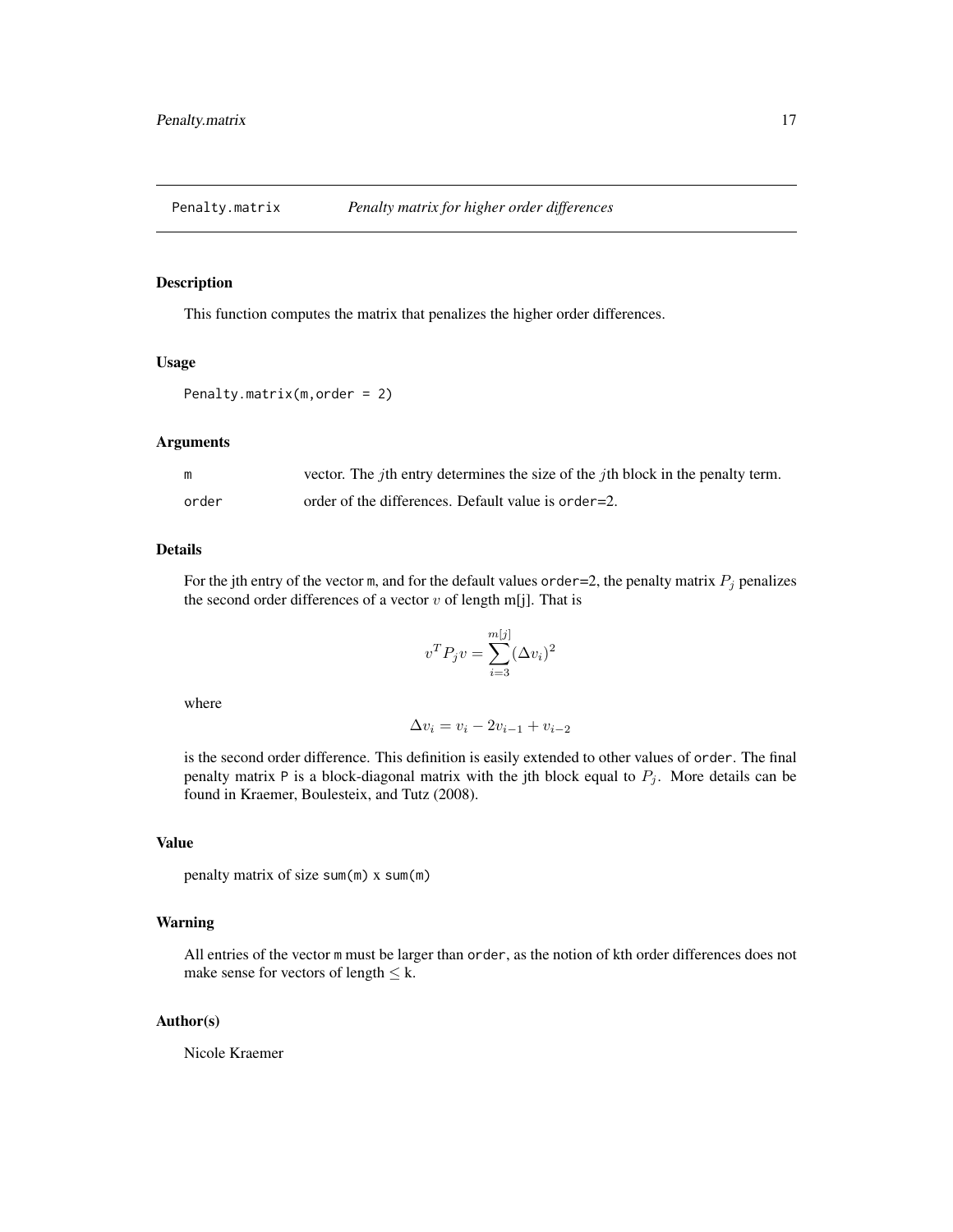# <span id="page-17-0"></span>References

N. Kraemer, A.-L. Boulsteix, and G. Tutz (2008). *Penalized Partial Least Squares with Applications to B-Spline Transformations and Functional Data*. Chemometrics and Intelligent Laboratory Systems, 94, 60 - 69. <http://dx.doi.org/10.1016/j.chemolab.2008.06.009>

C. de Boor (1978) *A Practical Guide to Splines*, Springer.

# See Also

[penalized.pls](#page-9-1)

# Examples

```
P<-Penalty.matrix(c(6,4),2)
# a more detailed example can be found under penalized.pls()
```
<span id="page-17-1"></span>ppls.splines.cv *Cross-validation for penalized PLS based on Spline Transformations*

# Description

Computes the nonlinear-regression model for penalized PLS based on B-Spline transformations.

#### Usage

```
ppls.splines.cv(X, y,lambda,
ncomp, degree, order,
nknot, k, kernel,scale,
reduce.knots,select)
```
# Arguments

| X      | matrix of input data                                                                                                                         |
|--------|----------------------------------------------------------------------------------------------------------------------------------------------|
| у      | vector of response data                                                                                                                      |
| lambda | vector of candidate parameters lambda for the penalty term. Default value is 1                                                               |
| ncomp  | Number of PLS components, default value is $min(nrow(X)-1,ncol(Z))$ , where Z<br>denotes the transformed data obtained from the function X2s |
| degree | Degree of the splines. Default value is 3                                                                                                    |
| order  | Order of the differences to be computed for the penalty term. Default value is 2.                                                            |
| nknot  | number of knots. Default value is 20 for all variables.                                                                                      |
| k      | the number of splits in k-fold cross-validation. Default value is $k=5$ .                                                                    |
| kernel | Logical value. If kernel=TRUE, the kernelized version of penalized PLS is com-<br>puted. Default value is kernel=FALSE                       |
| scale  | logical value. If scale=TRUE, the X variables are standardized to have unit<br>variance. Default value is FALSE                              |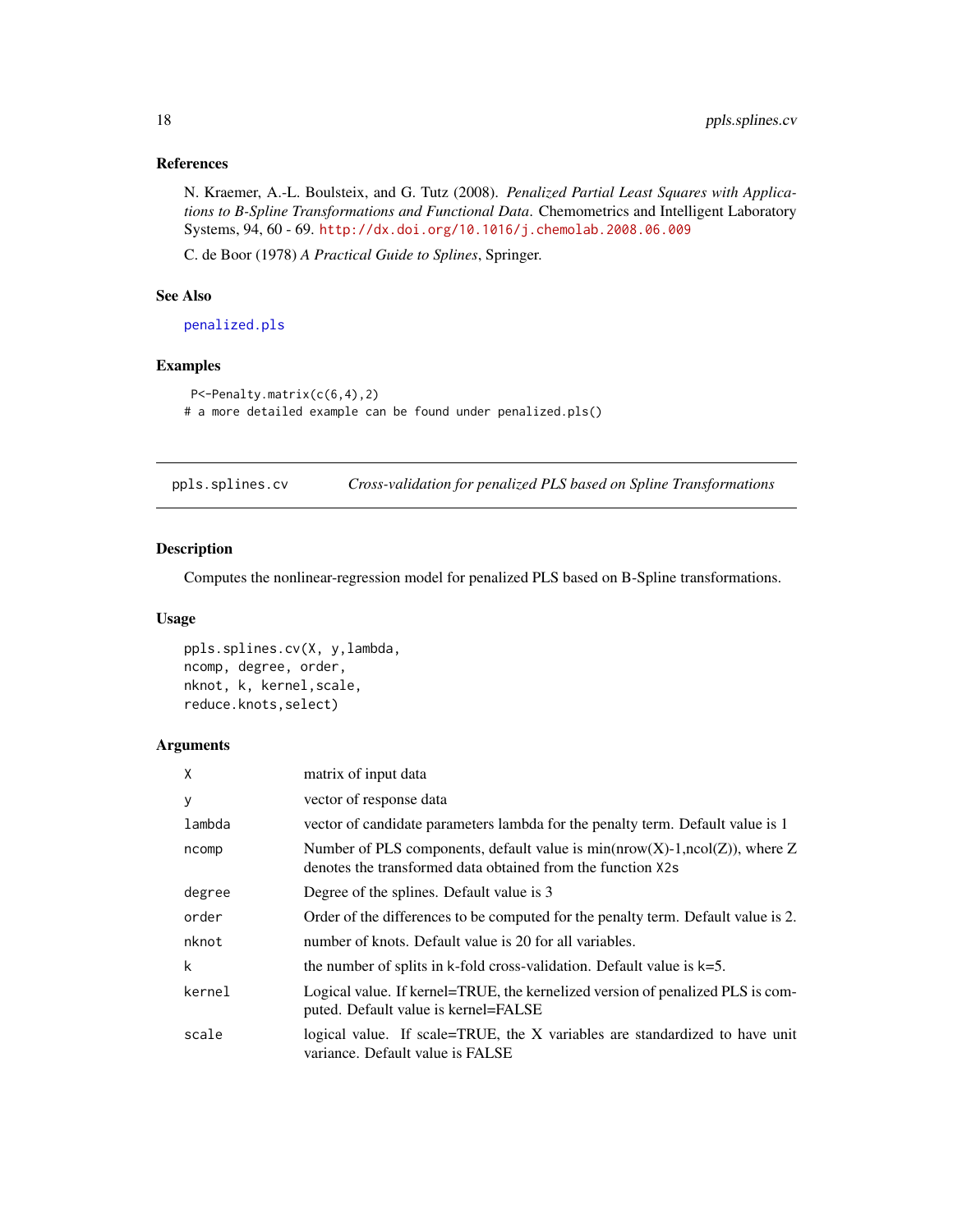# <span id="page-18-0"></span>ppls.splines.cv 19

#### Details

This function computes the cv-optimal nonlinear regression model with Penalized Partial Least Squares. In a nutshell, the algorithm works as follows. Starting with a generalized additive model for the columns of X, each additive component is expanded in terms of a generous amount of B-Splines basis functions. The basis functions are determined via their degree and nknot, the number of knots. In order to prevent overfitting, the additive model is estimated via penalized PLS, where the penalty term penalizes the differences of a specified order. Consult Kraemer, Boulesteix, and Tutz (2008) for details.

A graphical tool for penalized PLS on splines-transformed data is provided by [graphic.ppls.splines](#page-4-1).

#### Value

| error.cv   | matrix of cross-validated errors. The rows correspond to the values of lambda,<br>the columns correspond to the number of components. |
|------------|---------------------------------------------------------------------------------------------------------------------------------------|
| lambda.opt | Optimal value of lambda                                                                                                               |
| ncomp.opt  | Optimal number of penalized PLS components                                                                                            |
| min.ppls   | Cross-validated error for the optimal penalized PLS solution                                                                          |

# Author(s)

Nicole Kraemer

#### References

N. Kraemer, A.-L. Boulsteix, and G. Tutz (2008). *Penalized Partial Least Squares with Applications to B-Spline Transformations and Functional Data*. Chemometrics and Intelligent Laboratory Systems, 94, 60 - 69. <http://dx.doi.org/10.1016/j.chemolab.2008.06.009>

#### See Also

[penalized.pls](#page-9-1),[penalized.pls.cv](#page-11-1), [graphic.ppls.splines](#page-4-1)

```
# this example does not make much sense, it only illustrates
# how to use the functions properly
X<-matrix(rnorm(100*5),ncol=5)
y<-sin(X[,1]) +X[,2]^2 + rnorm(100)
lambda<-c(0,1,10,100,1000)
```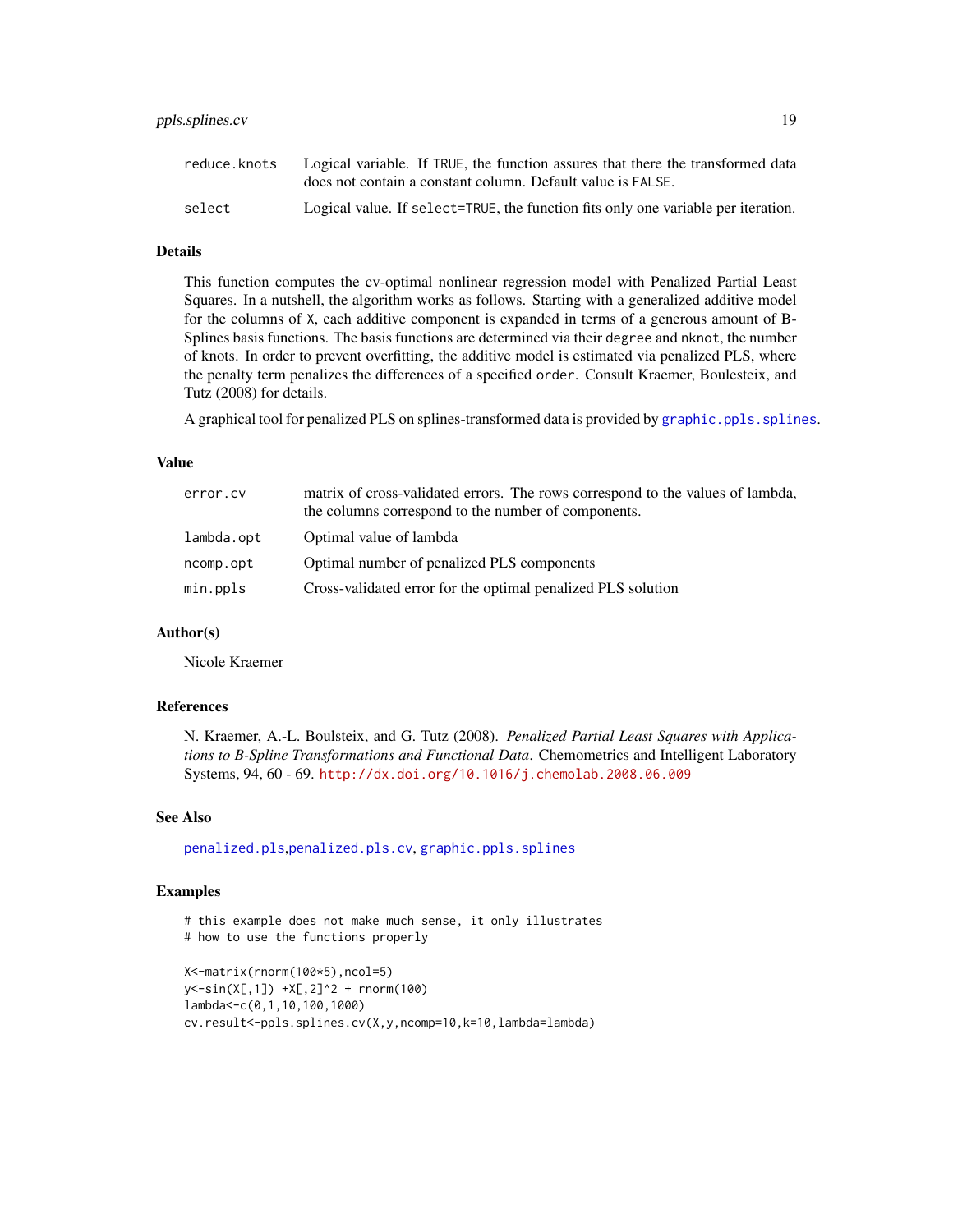<span id="page-19-0"></span>sim.data.ppls *Simulated Data*

#### Description

generates data that can be used for simulations

# Usage

sim.data.ppls(ntrain,ntest,stnr,p,a=NULL,b=NULL)

# Arguments

| ntrain | number of training observations                                           |
|--------|---------------------------------------------------------------------------|
| ntest  | number of test observations                                               |
| stnr   | signal to noise ratio                                                     |
| p      | number of predictor variables                                             |
| a      | vector of length 5 that determines the regression problem to be simulated |
| b      | vector of length 5 that determines the regression problem to be simulated |

# Details

The matrix of training and test data is drawn from a uniform distribution over  $[-1,1]$  for each of the p variables. The response is generated via a nonlinear regression model of the form

$$
Y = \sum_{j=1}^{5} f_j(X_j) + \varepsilon
$$

where  $f_j(x) = a_j x + \sin(6b_j x)$ . The values of  $a_j$  and  $b_j$  can be specified via a or b. If no values for a or b is given, they are drawn randomly from [-1,1]. The variance of the noise term is chosen such that the signal-to-noise-ratio equals stnr on the training data.

#### Value

| Xtrain      | matrix of size ntrain x p                     |
|-------------|-----------------------------------------------|
| ytrain      | vector of lengt ntrain                        |
| Xtest       | matrix of size ntest x p                      |
| ytest       | vector of lengt ntest                         |
| sigma       | standard deviation of the noise term          |
| a           | vector that determines the nonlinear function |
| $\mathsf b$ | vector that determines the nonlinear function |

# Author(s)

Nicole Kraemer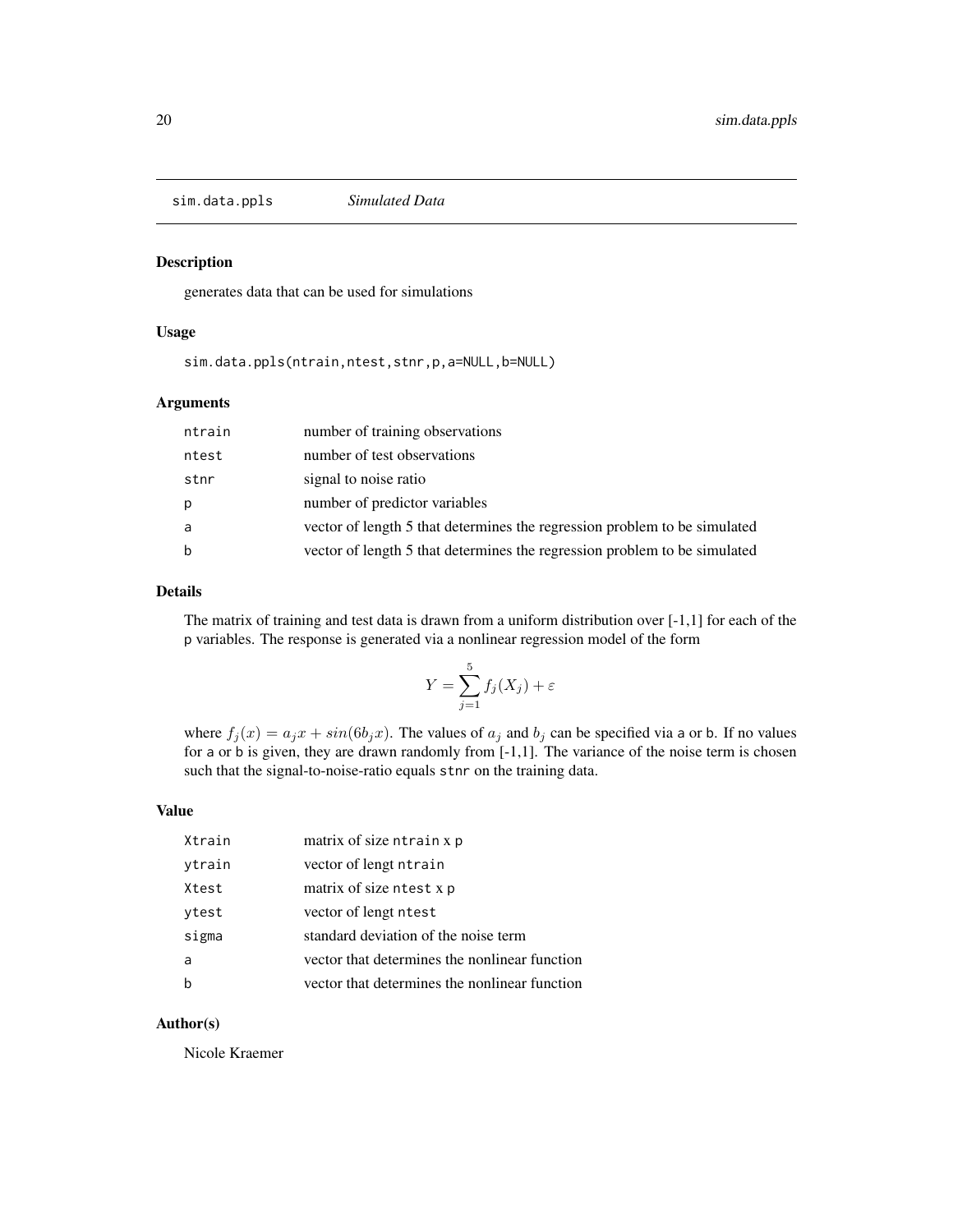#### <span id="page-20-0"></span>ttest.ppls 21

# References

N. Kraemer, A.-L. Boulsteix, and G. Tutz (2008). *Penalized Partial Least Squares with Applications to B-Spline Transformations and Functional Data*. Chemometrics and Intelligent Laboratory Systems, 94, 60 - 69. <http://dx.doi.org/10.1016/j.chemolab.2008.06.009>

# See Also

[ppls.splines.cv](#page-17-1)

#### Examples

dummy<-sim.data.ppls(ntrain=50,ntest=200,p=16,stnr=16)

#### <span id="page-20-1"></span>ttest.ppls *T-Test for regression coefficients*

#### Description

This function computes test statistics and p-values for the regression coefficients of Penalized Partial Least Squares.

#### Usage

ttest.ppls(ppls.object,ncomp,index.lambda)

#### Arguments

| ppls.object  | an object returned by penalized.pls.cv                                                                                                                                              |
|--------------|-------------------------------------------------------------------------------------------------------------------------------------------------------------------------------------|
| ncomp        | integer. The number of components that are used. The default value is the cross-<br>validation optimal number of components.                                                        |
| index.lambda | integer. The index of the penalization intensity, given by the vector lambda that<br>was provided to penalized. pls.cv. The default value is the cross-validation<br>optimal index. |

# Details

We note that neither the distribution of the regression coefficients nor the correct degrees of freedom are known. Hence, the assumptions of the T-Test might not be fulfilled. We remark that this testing procedure is not discussed in Kraemer, Boulesteix and Tutz (2008). In general, the p-values need to be corrected in order to account for the multiple testing problem.

# Value

| tvalues | vector of test statistics |
|---------|---------------------------|
| pvalues | vector of p-values        |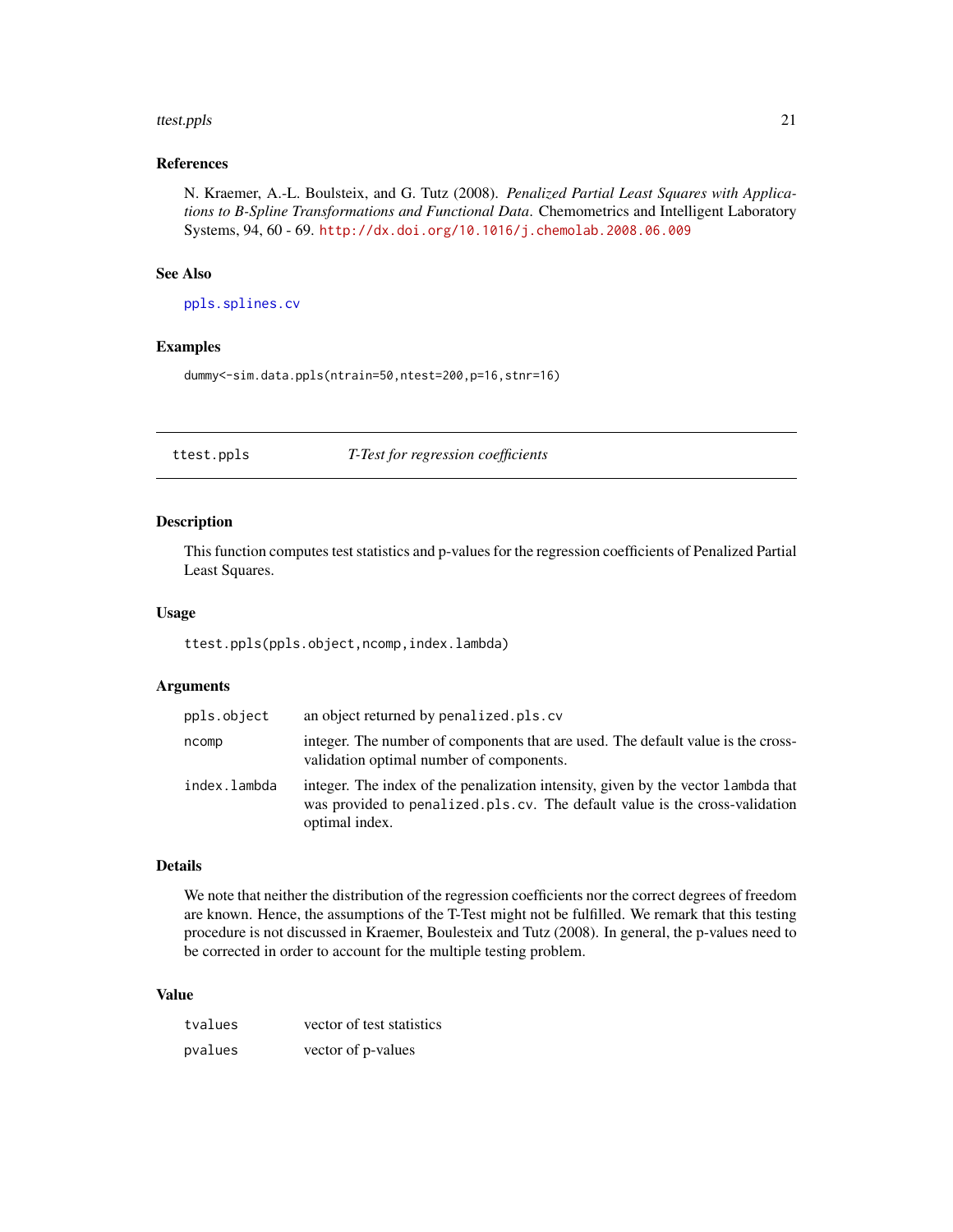#### <span id="page-21-0"></span>Author(s)

Nicole Kraemer

#### References

N. Kraemer, A.-L. Boulsteix, and G. Tutz (2008). *Penalized Partial Least Squares with Applications to B-Spline Transformations and Functional Data*. Chemometrics and Intelligent Laboratory Systems 94, 60 - 69. <http://dx.doi.org/10.1016/j.chemolab.2008.06.009>

#### See Also

[penalized.pls.cv](#page-11-1),[jack.ppls](#page-6-1)

#### Examples

```
data(cookie) # load data
X<-as.matrix(cookie[,1:700]) # extract NIR spectra
y<-as.vector(cookie[,701]) # extract one constituent
```
pls.object<-penalized.pls.cv(X,y,ncomp=10,kernel=TRUE) # PLS without penalization my.ttest<-ttest.ppls(pls.object) # test for the cv-optimal model

plot(sort(my.ttest\$pvalues),type="l",ylab="sorted pvalues") # plot sorted p-values

<span id="page-21-1"></span>vcov.mypls *Variance-covariance matrix of the regression coefficients*

#### Description

This function returns the variance-covariance matrix of PLS regression coefficients.

#### Usage

```
## S3 method for class 'mypls'
vcov(object,...)
```
#### Arguments

| object   | an object of class mypls that is returned by the function jack. ppls. Objects of |
|----------|----------------------------------------------------------------------------------|
|          | the class mypls require a slot coefficients and a slot covariance.               |
| $\cdots$ | additional parameters                                                            |

# Details

The function returns the variance-covariance matrix for the model parameters assigned to jack.ppls. Together with the regression coefficients returned by [coef.mypls](#page-2-1), it is possible to construct confidence intercals or tests.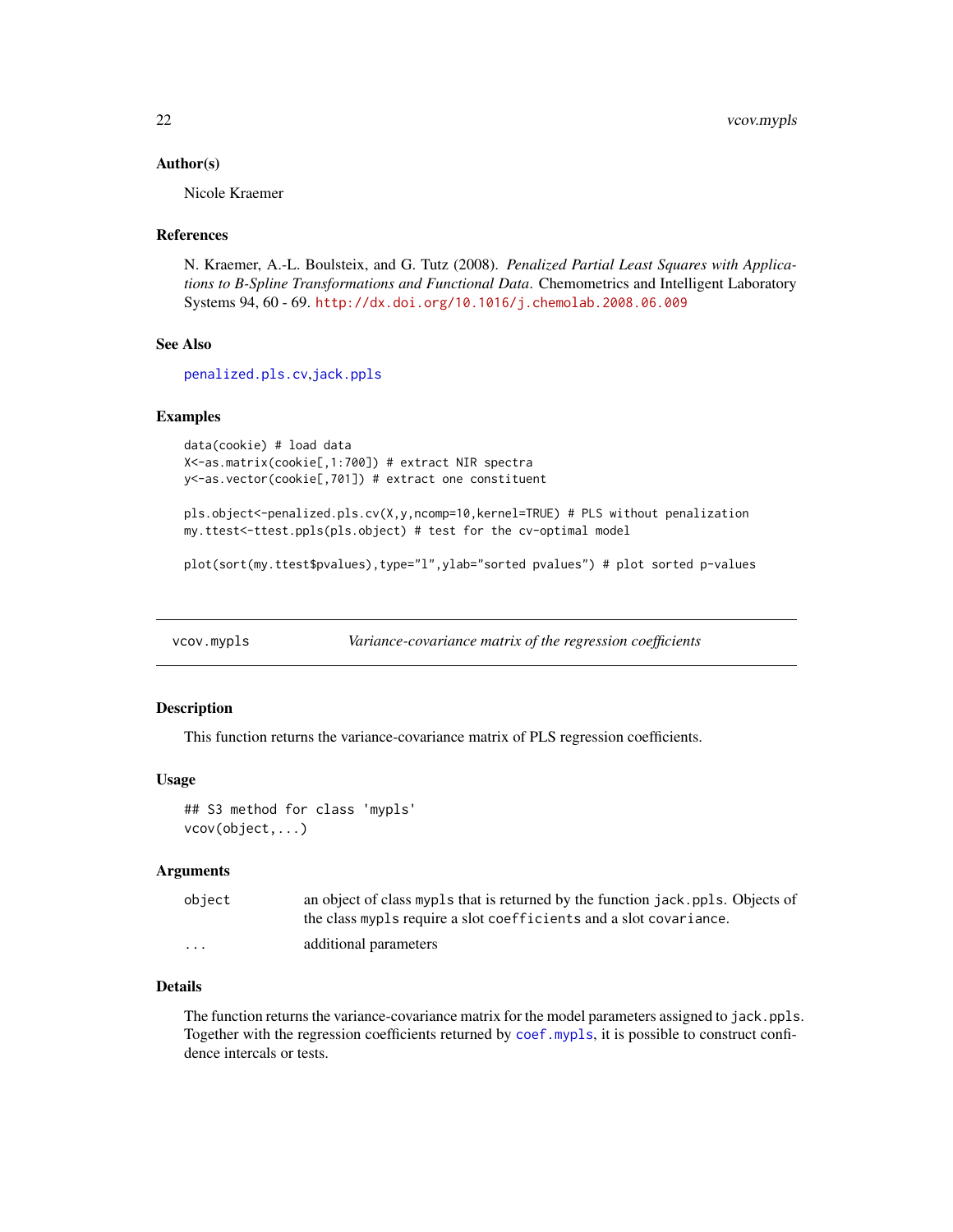#### <span id="page-22-0"></span> $X2s$  23

# Value

variance-covariance matrix

# Author(s)

Nicole Kraemer

# See Also

[jack.ppls](#page-6-1), [penalized.pls.cv](#page-11-1)

# Examples

```
n<-50 # number of observations
p<-5 # number of variables
X<-matrix(rnorm(n*p),ncol=p)
y<-rnorm(n)
```

```
pls.object<-penalized.pls.cv(X,y)
my.jack<-jack.ppls(pls.object)
myvcov<-vcov(my.jack)
```
#### <span id="page-22-1"></span>X2s *Nolinear Transformation via B-splines*

# Description

This function transforms each column of a matrix using a set of B-spline functions.

# Usage

```
X2s(X, Xtest = NULL, deg = 3, nknot = NULL,reduce.knots=FALSE)
```
# Arguments

| X            | data matrix                                                                                                                                                                   |
|--------------|-------------------------------------------------------------------------------------------------------------------------------------------------------------------------------|
| Xtest        | optional matrix of test data                                                                                                                                                  |
| deg          | degree of the splines. Default value is 3                                                                                                                                     |
| nknot        | vector of length $ncol(X)$ . The <i>j</i> th entry determines the number of knots to be<br>used for the <i>j</i> th column of X. Default value is $rep(20, ncol(X))$ .        |
| reduce.knots | Logical variable. If TRUE, the function assures that there the transformed data<br>does not contain a constant column. See below for more details. Default value<br>is FALSE. |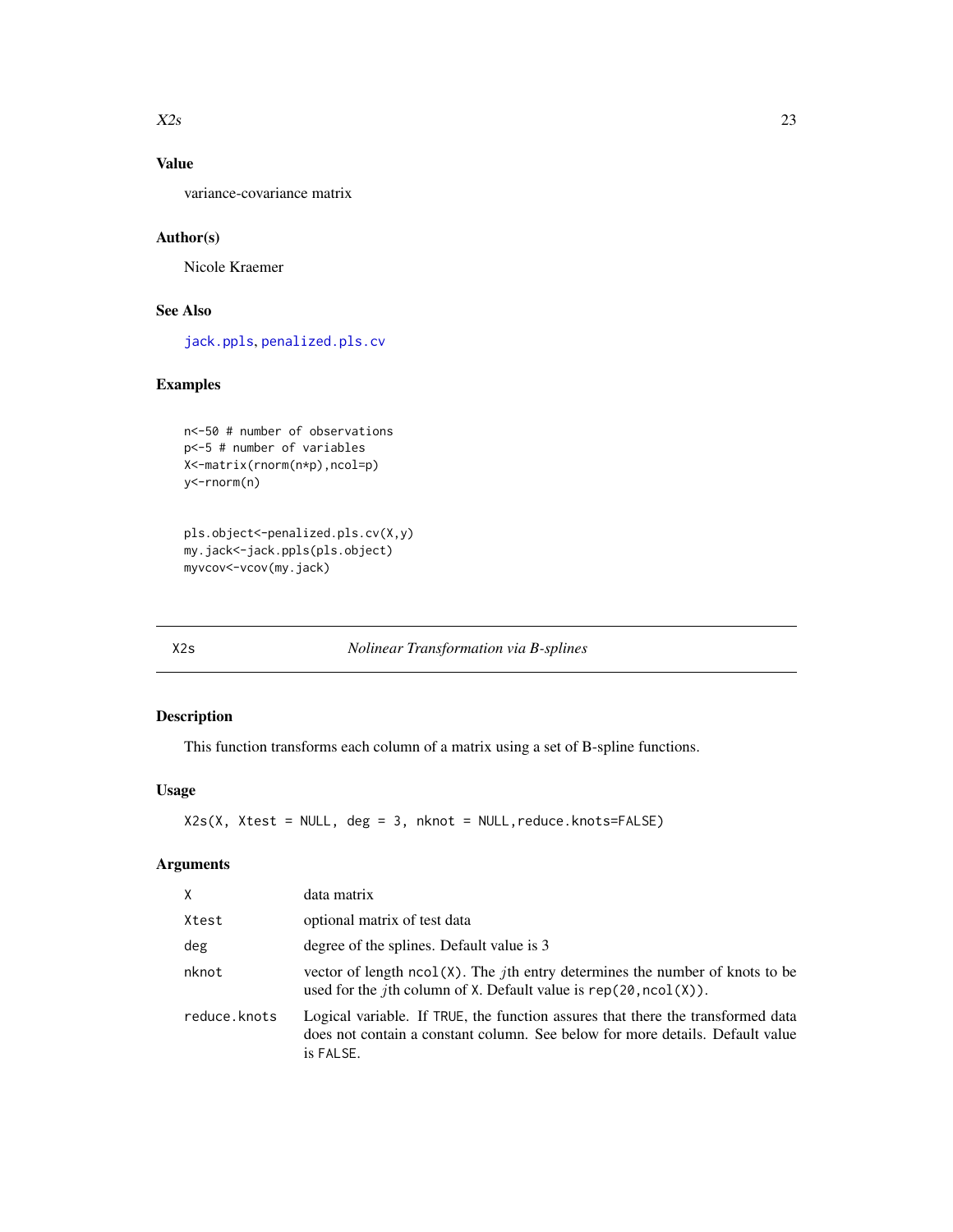#### Details

Each column of the matrix X represents one variable. For each variable, we consider the set of B-splines functions  $\phi_1, ..., \phi_K$  that are determined by the degree deg of the splines and the number nknot of knots. The knots are equidistantly based on the range of the variable. The data and – if available – the test data is the transformed nonlinearly using the B-splines function. For a large amount of knots, it is possible that some columns of the transformed matrix Z only contain zeroes. If this is the case for one variable and if reduce.knots=TRUE, the amount of knots is reduced until this phenomenon does not occur anymore. Note that the penalized PLS algorithm runs correctly for constant columns in Z, unless you scale the columns of the data.

#### Value

| Z     | matrix of transformed data                                                                                    |
|-------|---------------------------------------------------------------------------------------------------------------|
| Ztest | matrix of test data, if provided. Otherwise, the transformed training data is<br>returned.                    |
| sizeZ | vector of length $ncol(X)$ . Each component contains the number of basis func-<br>tions for each column of X. |

#### Note

Depending on the degrees of the splines - there must be minimum number of knots. If nknot contains too few knots, the function automatically increases the number.

#### Author(s)

Nicole Kraemer

#### References

C. de Boor (1978) *A Practical Guide to Splines*, Springer.

N. Kraemer, A.-L. Boulsteix, and G. Tutz (2008). *Penalized Partial Least Squares with Applications to B-Spline Transformations and Functional Data*. Chemometrics and Intelligent Laboratory Systems, 94, 60 - 69. <http://dx.doi.org/10.1016/j.chemolab.2008.06.009>

#### See Also

[ppls.splines.cv](#page-17-1),[graphic.ppls.splines](#page-4-1)

```
X<-matrix(rnorm(100),ncol=5)
Xtest<-matrix(rnorm(300),ncol=5)
dummy<-X2s(X,Xtest)
```
<span id="page-23-0"></span>